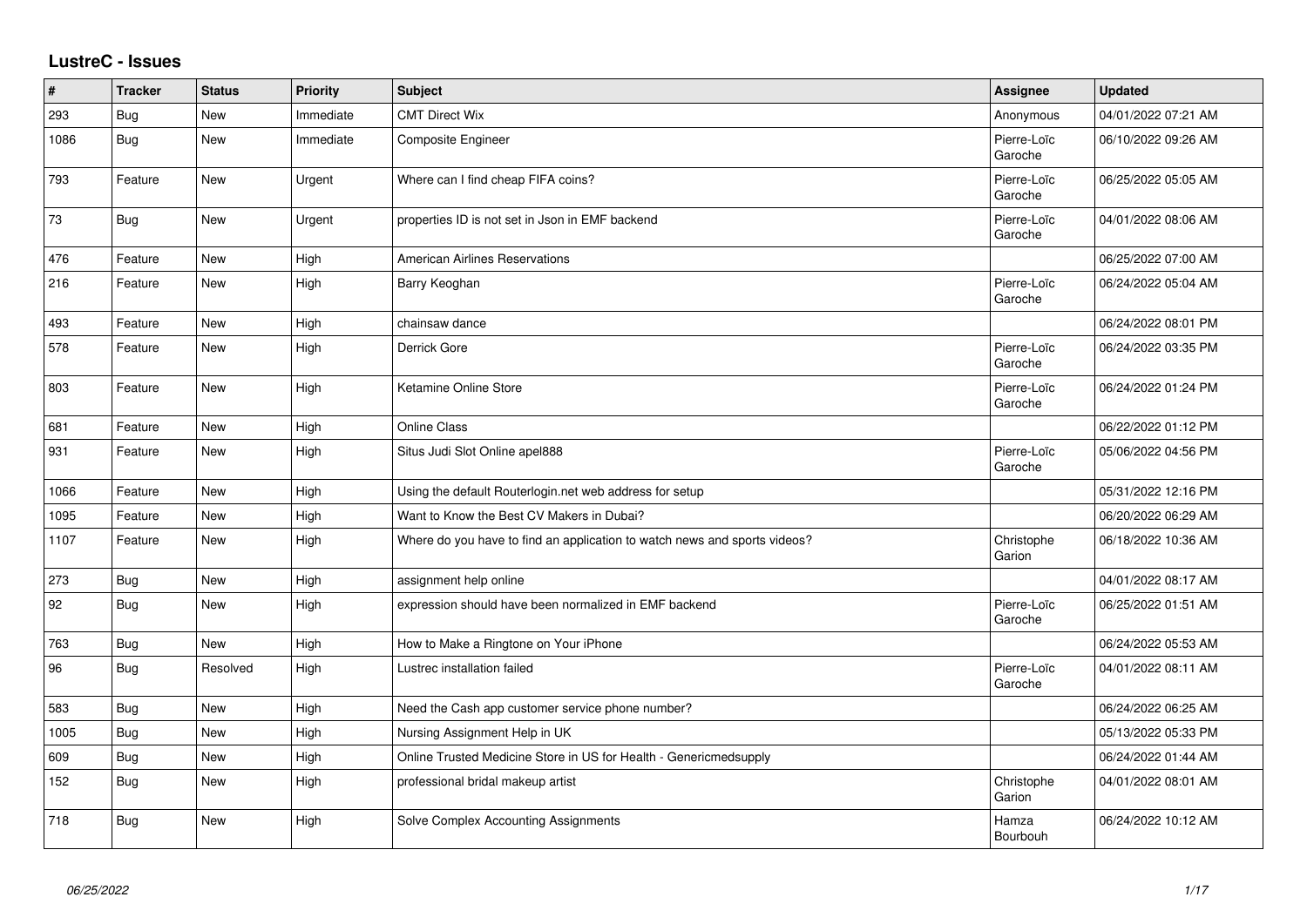| $\vert$ # | <b>Tracker</b> | <b>Status</b> | <b>Priority</b> | Subject                                                         | Assignee               | <b>Updated</b>      |
|-----------|----------------|---------------|-----------------|-----------------------------------------------------------------|------------------------|---------------------|
| 723       | <b>Bug</b>     | New           | High            | The best horror game in 2021                                    | Christophe<br>Garion   | 06/23/2022 07:13 PM |
| 559       | <b>Bug</b>     | New           | High            | What Are Permission For Applications like Facebook Sending MMS? |                        | 06/24/2022 10:07 AM |
| 279       | Bug            | New           | High            | What is an essential feature of an internal communications app? |                        | 06/25/2022 03:28 AM |
| 1105      | Bug            | New           | High            | What is Mahjong online?                                         |                        | 06/23/2022 04:02 PM |
| 580       | Bug            | New           | High            | What is Narrative Essay?                                        | Christophe<br>Garion   | 06/21/2022 09:28 AM |
| 713       | Bug            | New           | High            | Why Cupcake 2048 is a addictive game?                           | Pierre-Loïc<br>Garoche | 04/01/2022 09:34 AM |
| 499       | Feature        | <b>New</b>    | Normal          | Discover The Premium Features Of Spotify Mod Apk                |                        | 06/25/2022 03:54 AM |
| 823       | Feature        | New           | Normal          | How much does Disney Plus cost?                                 | Pierre-Loïc<br>Garoche | 04/01/2022 09:00 AM |
| 824       | Feature        | New           | Normal          | How to watch Fox News on my Smart TV or similar devices?        | Pierre-Loïc<br>Garoche | 04/01/2022 09:00 AM |
| 170       | Feature        | New           | Normal          | top mba colleges in bangalore                                   |                        | 06/25/2022 12:33 AM |
| 995       | Feature        | New           | Normal          | "ij.start canon                                                 |                        | 06/14/2022 03:27 PM |
| 1037      | Feature        | New           | Normal          | 1p lsd                                                          | Christophe<br>Garion   | 05/19/2022 05:25 AM |
| 142       | Feature        | New           | Normal          | About ashimary hair                                             |                        | 06/24/2022 04:10 PM |
| 175       | Feature        | New           | Normal          | All About Cash App Transfer Fail Problems                       |                        | 06/24/2022 10:57 PM |
| 896       | Feature        | New           | Normal          | Application of North Finder in Mining Industry                  | Xavier Thirioux        | 04/01/2022 09:49 AM |
| 899       | Feature        | New           | Normal          | Application of Optical Fiber Gyroscope                          | Christophe<br>Garion   | 04/02/2022 11:23 AM |
| 491       | Feature        | New           | Normal          | Automatically download and paste Reddit wallpapers into Windows |                        | 06/25/2022 08:41 AM |
| 254       | Feature        | New           | Normal          | best ayurvedic treatment for psoriasis                          |                        | 04/01/2022 08:13 AM |
| 545       | Feature        | New           | Normal          | Best Canvas Print Company                                       |                        | 06/17/2022 08:25 PM |
| 255       | Feature        | New           | Normal          | best doctor for psoriasis                                       |                        | 06/25/2022 05:07 AM |
| 879       | Feature        | New           | Normal          | Best Garage Door Repair in Massachusetts                        |                        | 04/01/2022 09:16 AM |
| 1050      | Feature        | New           | Normal          | Best Smart Phone Repair in Delhi                                |                        | 05/25/2022 10:33 AM |
| 557       | Feature        | New           | Normal          | <b>Business Law Assignment Help</b>                             |                        | 06/24/2022 10:05 AM |
| 611       | Feature        | New           | Normal          | Buy All Modafinil & Armodafinil Tablets @Buy Modafinil US       |                        | 06/25/2022 12:31 AM |
| 522       | Feature        | New           | Normal          | Can You Check App Limits, If Cash app won't let me send money?  |                        | 06/24/2022 06:33 PM |
| 944       | Feature        | New           | Normal          | Canon.com/ijsetup                                               |                        | 04/16/2022 01:25 PM |
| 847       | Feature        | New           | Normal          | Canon.com/ijsetup                                               |                        | 04/01/2022 09:08 AM |
| 845       | Feature        | New           | Normal          | canon.com/ijsetup                                               |                        | 04/01/2022 08:58 AM |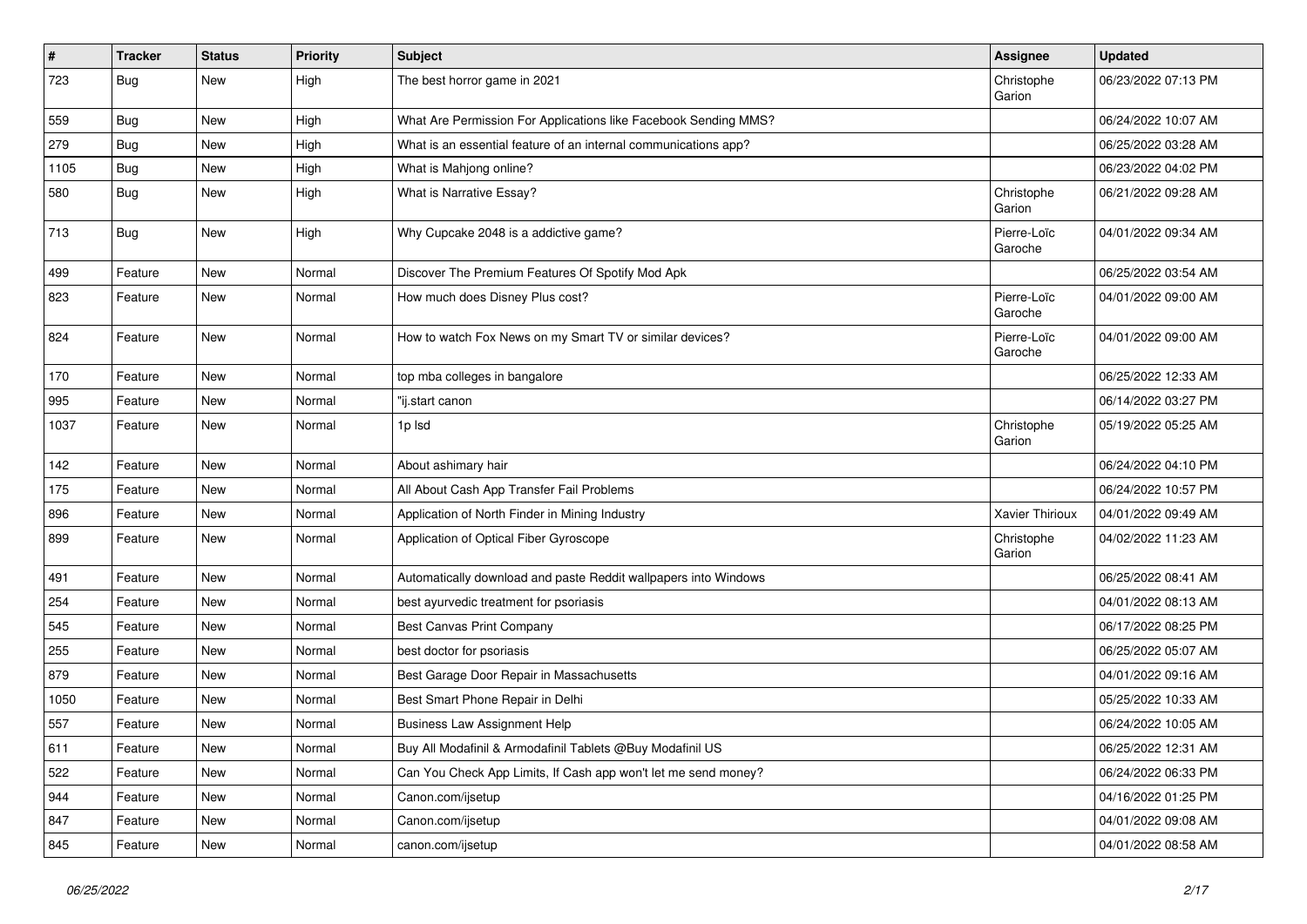| $\sharp$ | <b>Tracker</b> | <b>Status</b> | <b>Priority</b> | Subject                                                                   | <b>Assignee</b>        | <b>Updated</b>      |
|----------|----------------|---------------|-----------------|---------------------------------------------------------------------------|------------------------|---------------------|
| 813      | Feature        | New           | Normal          | Canon.com/ijsetup                                                         |                        | 05/25/2022 08:27 AM |
| 812      | Feature        | New           | Normal          | canon.com/ijsetup                                                         |                        | 06/24/2022 02:59 AM |
| 610      | Feature        | New           | Normal          | CheapestMedsShop 100% Safe Medicines Online in USA UK & AUS.              |                        | 06/24/2022 11:23 PM |
| 521      | Feature        | New           | Normal          | Check out the Cash app Card balance for an overdraft.                     | Pierre-Loïc<br>Garoche | 06/24/2022 11:26 AM |
| 646      | Feature        | New           | Normal          | Collaborative Research Group                                              |                        | 04/01/2022 09:36 AM |
| 698      | Feature        | New           | Normal          | Connect with cash app representative to ask about cash app flip scam      |                        | 04/04/2022 08:07 PM |
| 647      | Feature        | New           | Normal          | <b>Cranberry Health Benefits</b>                                          |                        | 06/25/2022 04:15 AM |
| 994      | Feature        | New           | Normal          | Cricut.com/setup                                                          |                        | 05/05/2022 06:02 AM |
| 1085     | Feature        | New           | Normal          | dcvghdcc asgdvgd dveduqwv ajdhvwd                                         |                        | 06/09/2022 03:46 PM |
| 242      | Feature        | New           | Normal          | Descripción de Torque Pro MOD APK para Android                            |                        | 06/23/2022 11:55 PM |
| 174      | Feature        | New           | Normal          | Digital Marketing Philadelphia                                            |                        | 06/23/2022 07:06 AM |
| 1081     | Feature        | New           | Normal          | drift boss- the best driftitng game                                       |                        | 06/15/2022 05:56 AM |
| 220      | Feature        | New           | Normal          | essay writing services                                                    |                        | 05/02/2022 06:53 AM |
| 877      | Feature        | New           | Normal          | <b>Exness Broker Review</b>                                               |                        | 04/01/2022 09:12 AM |
| 511      | Feature        | New           | Normal          | Fashion                                                                   | Anonymous              | 06/25/2022 06:41 AM |
| 510      | Feature        | New           | Normal          | Fashion                                                                   | Anonymous              | 06/24/2022 08:12 PM |
| 509      | Feature        | New           | Normal          | Fashion                                                                   | Anonymous              | 06/13/2022 03:39 AM |
| 272      | Feature        | New           | Normal          | Fashion                                                                   |                        | 06/19/2022 08:01 AM |
| 271      | Feature        | <b>New</b>    | Normal          | Fashion                                                                   |                        | 06/23/2022 02:36 PM |
| 214      | Feature        | New           | Normal          | Five Christmas Apps For Apple Users                                       |                        | 06/25/2022 08:48 AM |
| 1017     | Feature        | New           | Normal          | fleeing the complex                                                       | Hamza<br>Bourbouh      | 05/13/2022 06:33 AM |
| 973      | Feature        | New           | Normal          | Free NFL Streaming Sites                                                  |                        | 05/10/2022 10:56 AM |
| 683      | Feature        | New           | Normal          | Game creation                                                             |                        | 06/22/2022 12:51 AM |
| 543      | Feature        | New           | Normal          | Get tech assistance with customer support on ATT Yahoo email login issue. |                        | 06/24/2022 05:08 PM |
| 806      | Feature        | New           | Normal          | Go everywhere thanks to mapquest driving directions                       |                        | 06/24/2022 04:36 AM |
| 903      | Feature        | New           | Normal          | Good game                                                                 |                        | 04/11/2022 08:39 AM |
| 901      | Feature        | New           | Normal          | good game ever                                                            |                        | 04/22/2022 04:17 AM |
| 900      | Feature        | New           | Normal          | good game ever                                                            |                        | 04/02/2022 11:59 AM |
| 177      | Feature        | New           | Normal          | HD lace silky straight human hair wig                                     |                        | 04/01/2022 08:41 AM |
| 186      | Feature        | New           | Normal          | homoeobazaar                                                              |                        | 04/01/2022 08:40 AM |
| 180      | Feature        | New           | Normal          | homoeobazaar                                                              |                        | 06/25/2022 08:53 AM |
| 919      | Feature        | New           | Normal          | How can I check my Cash App card balance by dialing a number?             |                        | 04/10/2022 09:07 AM |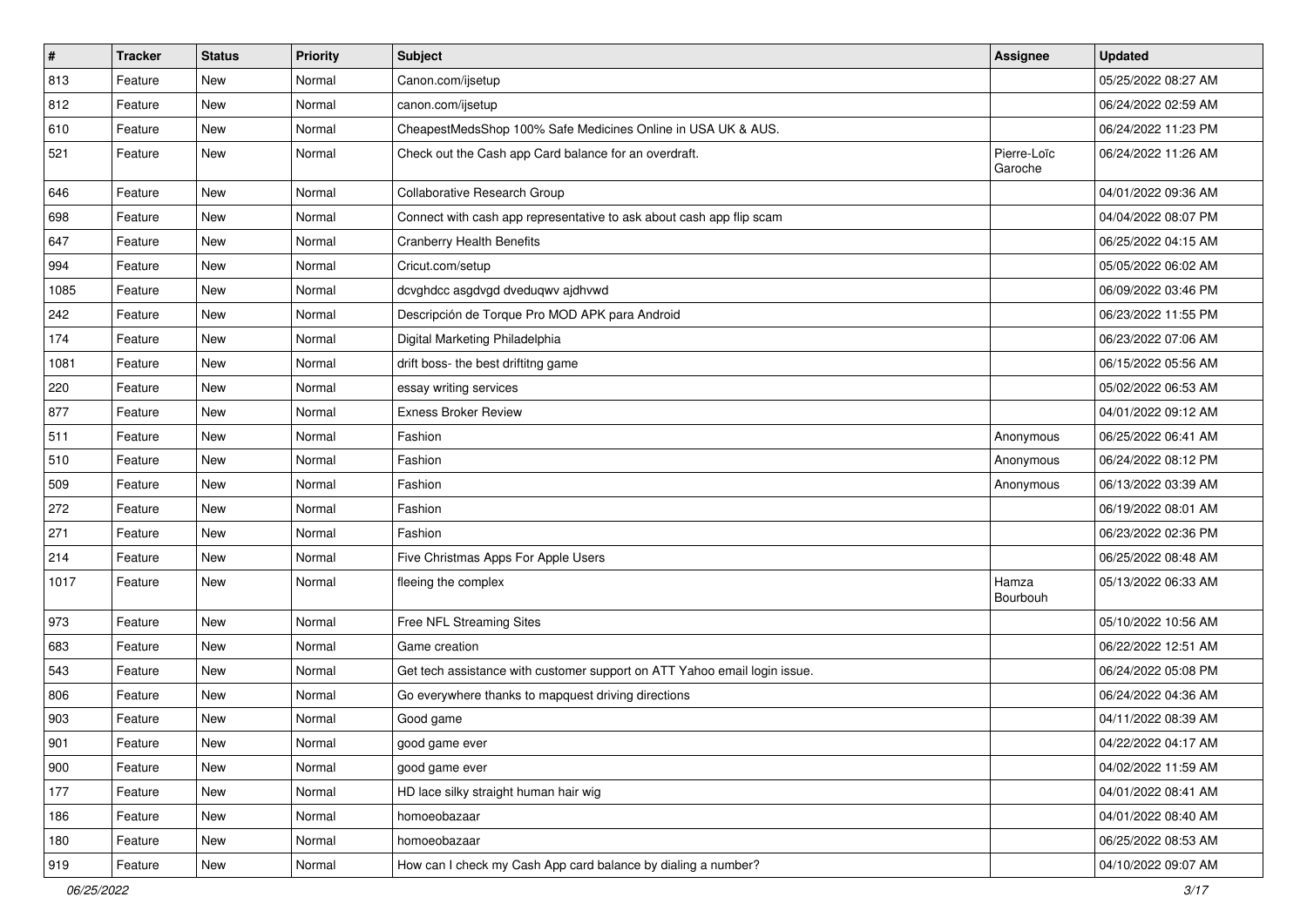| $\vert$ # | <b>Tracker</b> | <b>Status</b> | <b>Priority</b> | <b>Subject</b>                                                  | Assignee               | <b>Updated</b>      |
|-----------|----------------|---------------|-----------------|-----------------------------------------------------------------|------------------------|---------------------|
| 594       | Feature        | New           | Normal          | How does research proposal help online make it easy for me?     |                        | 06/23/2022 04:40 PM |
| 212       | Feature        | New           | Normal          | How good is the market for gaming mobile apps at the moment?    |                        | 05/17/2022 11:09 AM |
| 229       | Feature        | New           | Normal          | How To Delete Cash App Account? - Check Out the Steps In Detail |                        | 05/01/2022 09:06 PM |
| 608       | Feature        | New           | Normal          | How To Do Hotmail Password Reset Without Phone Number?          |                        | 04/01/2022 09:22 AM |
| 241       | Feature        | New           | Normal          | How to get a complete solution of Big Ideas Math Answers?       |                        | 04/01/2022 08:15 AM |
| 693       | Feature        | New           | Normal          | How To Get My Money Back From The Cash App To Your Wallet?      |                        | 06/23/2022 02:32 PM |
| 810       | Feature        | New           | Normal          | how to remove viruses from a phone                              |                        | 06/21/2022 03:40 PM |
| 237       | Feature        | New           | Normal          | HP Printer Assistant Software   Download & Install HP Assistant |                        | 06/24/2022 08:40 PM |
| 846       | Feature        | New           | Normal          | ij.start canon                                                  |                        | 04/01/2022 08:58 AM |
| 224       | Feature        | New           | Normal          | Instant Personal Loan                                           | Pierre-Loïc<br>Garoche | 06/25/2022 05:58 AM |
| 478       | Feature        | New           | Normal          | Is it safe to install third-party WhatsApp GB?                  |                        | 06/25/2022 02:38 AM |
| 1049      | Feature        | New           | Normal          | IT Software Company In Delhi                                    |                        | 05/27/2022 05:24 AM |
| 240       | Feature        | New           | Normal          | Juego interesante de Dragon Ball Legends MOD APK                |                        | 06/25/2022 12:21 AM |
| 904       | Feature        | New           | Normal          | Laora seeck                                                     |                        | 04/20/2022 11:54 AM |
| 779       | Feature        | New           | Normal          | Latest Whatsapp groups for Teens                                | Pierre-Loïc<br>Garoche | 06/21/2022 01:33 AM |
| 151       | Feature        | New           | Normal          | Law Essay Writing Service - Assignments Planet                  |                        | 06/25/2022 12:29 AM |
| 171       | Feature        | New           | Normal          | loan management system                                          |                        | 06/25/2022 09:42 AM |
| 665       | Feature        | New           | Normal          | Look for a dedicated help with finance assignment               |                        | 06/24/2022 12:47 PM |
| 527       | Feature        | New           | Normal          | My Teachers                                                     |                        | 06/24/2022 02:41 PM |
| 894       | Feature        | New           | Normal          | Need phd dissertation help in UK                                |                        | 05/30/2022 12:29 PM |
| 204       | Feature        | New           | Normal          | New Car Tyres                                                   |                        | 04/01/2022 08:40 AM |
| 572       | Feature        | New           | Normal          | New features of WhatsApp Plus on Android phones                 | Pierre-Loïc<br>Garoche | 06/24/2022 12:59 PM |
| 277       | Feature        | New           | Normal          | Nike Dunks Replica                                              |                        | 04/01/2022 08:19 AM |
| 276       | Feature        | New           | Normal          | Nike Dunks Replica                                              |                        | 04/01/2022 08:19 AM |
| 866       | Feature        | New           | Normal          | Northern Ireland Dissertation Writing Service                   | Pierre-Loïc<br>Garoche | 04/01/2022 09:12 AM |
| 669       | Feature        | New           | Normal          | Nursing Assignment Help                                         |                        | 06/18/2022 02:12 AM |
| 1056      | Feature        | New           | Normal          | Online Class Issues                                             |                        | 05/28/2022 12:44 AM |
| 848       | Feature        | New           | Normal          | Online Classes Assistance                                       |                        | 04/01/2022 08:57 AM |
| 740       | Feature        | New           | Normal          | Online Thesis Help USA                                          |                        | 06/25/2022 09:42 AM |
| 654       | Feature        | New           | Normal          | Peach Health Benefits                                           |                        | 06/23/2022 05:34 AM |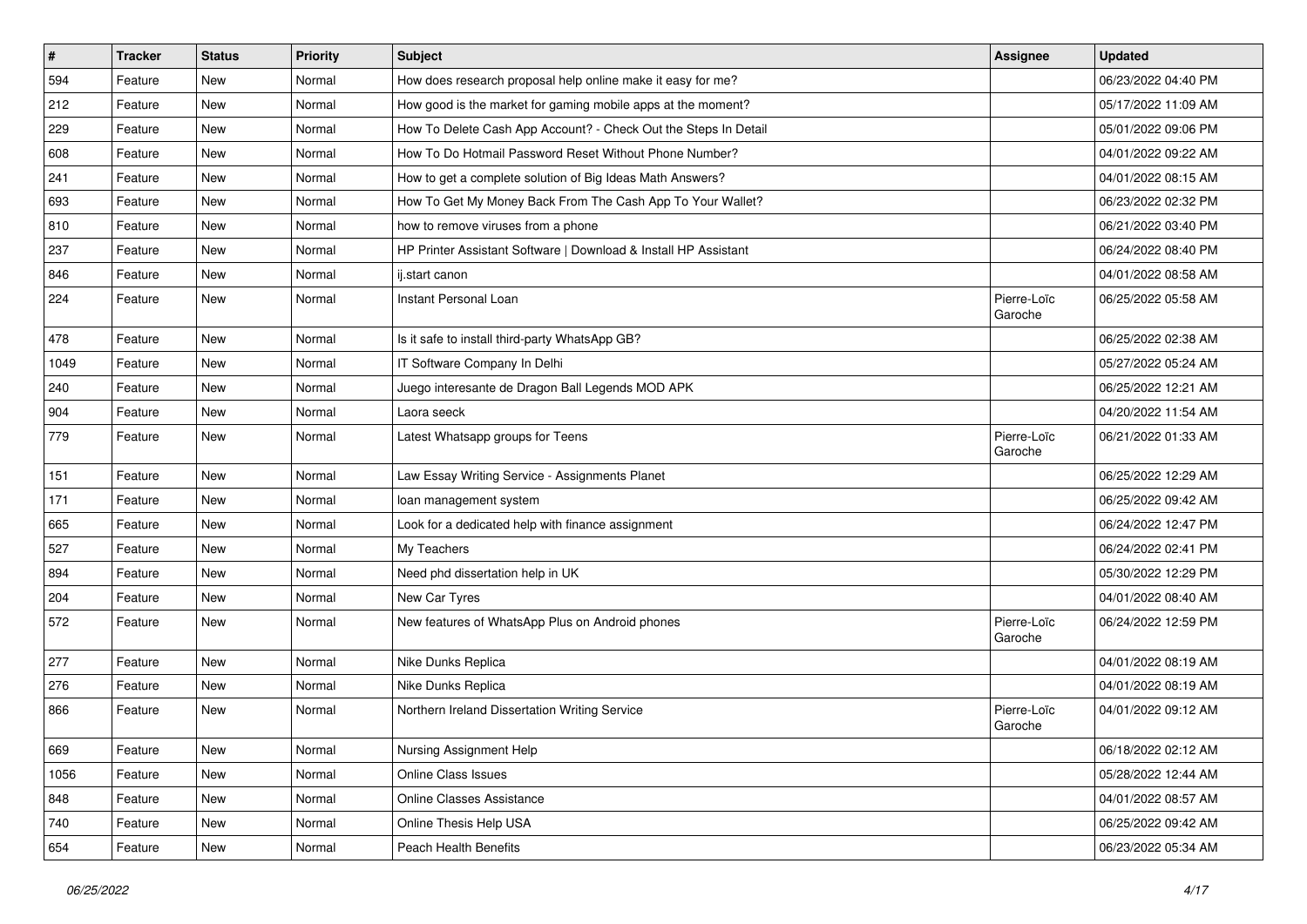| $\vert$ # | <b>Tracker</b> | <b>Status</b> | <b>Priority</b> | <b>Subject</b>                                                           | <b>Assignee</b>        | <b>Updated</b>      |
|-----------|----------------|---------------|-----------------|--------------------------------------------------------------------------|------------------------|---------------------|
| 649       | Feature        | New           | Normal          | Pear Health Benefits                                                     |                        | 06/24/2022 09:49 PM |
| 172       | Feature        | New           | Normal          | pgdm colleges in bangalore                                               |                        | 06/23/2022 10:47 PM |
| 606       | Feature        | New           | Normal          | Play unblocked cookie crush 3                                            | Pierre-Loïc<br>Garoche | 06/22/2022 04:12 AM |
| 648       | Feature        | New           | Normal          | <b>Plum Health Benefits</b>                                              |                        | 06/23/2022 01:47 PM |
| 173       | Feature        | New           | Normal          | private limited company registration                                     |                        | 06/23/2022 06:29 PM |
| 546       | Feature        | New           | Normal          | Quickbooks Error                                                         |                        | 06/24/2022 05:21 AM |
| 552       | Feature        | New           | Normal          | Radio rfm and the benefits of radio rfm                                  |                        | 06/24/2022 03:23 AM |
| 243       | Feature        | New           | Normal          | Reconstruir la pandilla de la mafia en Gangstar Vegas MOD APK            |                        | 06/22/2022 01:10 PM |
| 127       | Feature        | New           | Normal          | replica af1                                                              |                        | 04/01/2022 07:55 AM |
| 794       | Feature        | New           | Normal          | Safe place to buy fifa coins                                             |                        | 06/25/2022 12:53 AM |
| 902       | Feature        | <b>New</b>    | Normal          | salo717                                                                  |                        | 05/18/2022 10:35 AM |
| 1109      | Feature        | New           | Normal          | Six Guns Mod Apk Answers Your Questions                                  | Christophe<br>Garion   | 06/20/2022 04:39 AM |
| 63        | Feature        | New           | Normal          | Skip normalization step in mutation generation if it possible            | Pierre-Loïc<br>Garoche | 06/24/2022 05:53 AM |
| 141       | Feature        | New           | Normal          | Something about jerry curly                                              |                        | 06/25/2022 07:29 AM |
| 967       | Feature        | New           | Normal          | stream live nfl games free online                                        |                        | 04/28/2022 03:13 AM |
| 558       | Feature        | New           | Normal          | <b>Stunning Classic Sofas</b>                                            |                        | 06/24/2022 07:01 AM |
| 126       | Feature        | New           | Normal          | Stussy Air Force 1 replica                                               |                        | 06/25/2022 09:51 AM |
| 1070      | Feature        | New           | Normal          | <b>Tableau Consulting Expertise</b>                                      |                        | 06/09/2022 11:50 AM |
| 968       | Feature        | New           | Normal          | watch nfl online free live streaming                                     |                        | 04/23/2022 07:28 AM |
| 725       | Feature        | New           | Normal          | What are memo writing services design                                    |                        | 06/24/2022 06:24 AM |
| 281       | Feature        | New           | Normal          | what are the types of Ringtones?                                         | Anonymous              | 06/25/2022 12:03 AM |
| 927       | Feature        | <b>New</b>    | Normal          | What Is The Right Way To Troubleshoot Cash App Transfer Failed Problems? |                        | 04/12/2022 05:54 AM |
| 868       | Feature        | <b>New</b>    | Normal          | What Is the Role of a Graphic Designer?                                  | Pierre-Loïc<br>Garoche | 04/01/2022 09:12 AM |
| 605       | Feature        | New           | Normal          | What will the future of logo design be like?                             |                        | 06/25/2022 03:02 AM |
| 1099      | Feature        | New           | Normal          | Whatsapp Plus - A New Way Of Communicating                               |                        | 06/15/2022 10:48 AM |
| 637       | Feature        | New           | Normal          | Why do the Outlook rules not work in my account?                         |                        | 06/25/2022 12:51 AM |
| 963       | Feature        | New           | Normal          | Why I am not getting cool cash app card designs- call experts            |                        | 06/15/2022 05:21 AM |
| 680       | Feature        | New           | Normal          | Word Jewels 2                                                            |                        | 06/25/2022 02:46 AM |
| 263       | Feature        | New           | Normal          | Wrecked Car Is Nothing But A Worthless                                   | Pierre-Loïc<br>Garoche | 06/24/2022 02:16 AM |
| 756       | Feature        | New           | Normal          | Your one-stop destination for the thesis writing service                 |                        | 04/01/2022 09:01 AM |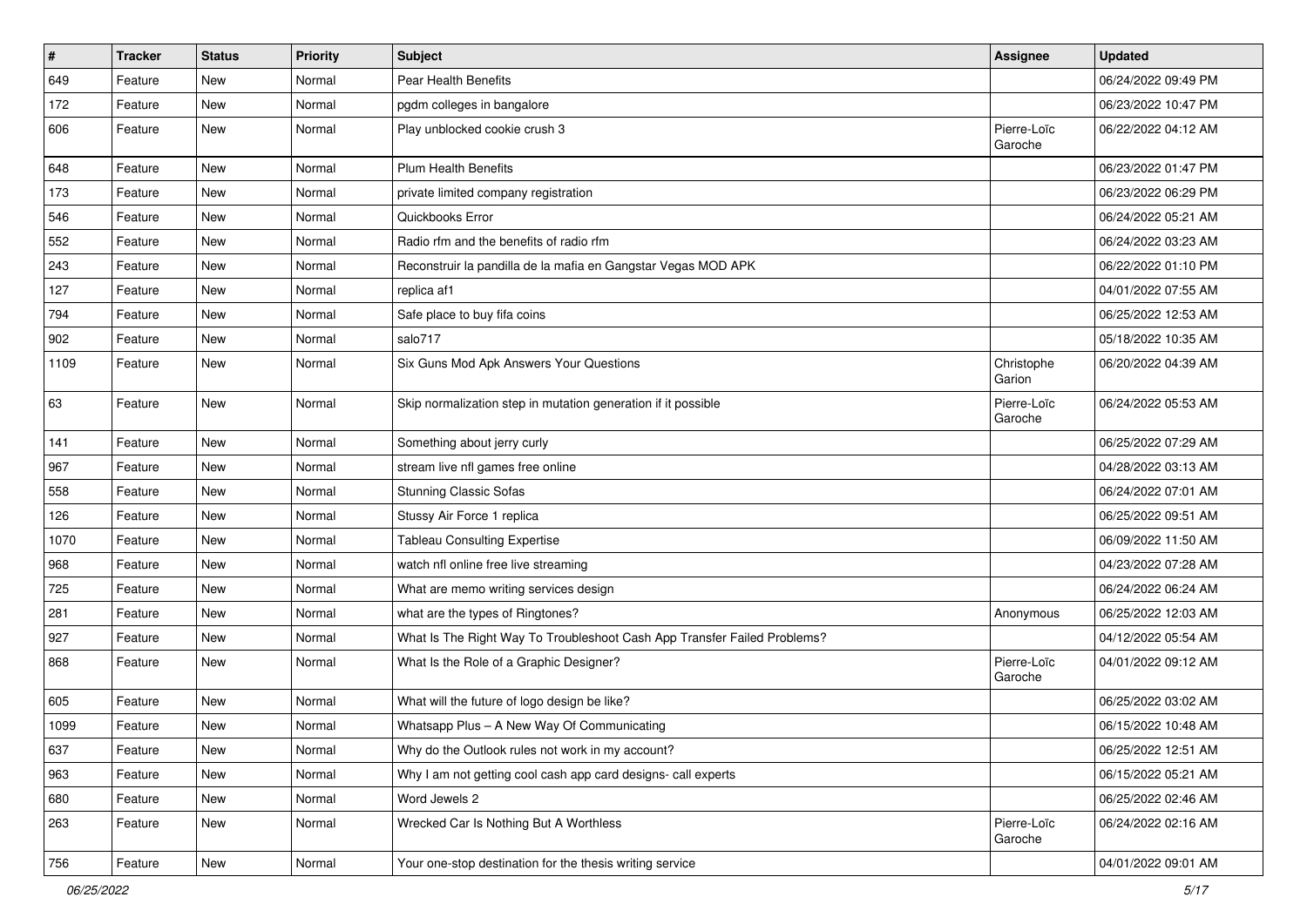| $\vert$ # | <b>Tracker</b> | <b>Status</b> | <b>Priority</b> | <b>Subject</b>                                                            | Assignee               | <b>Updated</b>      |
|-----------|----------------|---------------|-----------------|---------------------------------------------------------------------------|------------------------|---------------------|
| 960       | Feature        | New           | Normal          | Zooming Instagram Picture In Full HD                                      | Pierre-Loïc<br>Garoche | 04/20/2022 10:36 AM |
| 767       | <b>Bug</b>     | New           | Normal          | apkmod                                                                    |                        | 06/24/2022 03:02 PM |
| 1097      | Bug            | New           | Normal          | Race and experience new life.                                             |                        | 06/21/2022 09:35 AM |
| 888       | Bug            | New           | Normal          | Is the Fox News Channel on Roku free?                                     |                        | 04/25/2022 08:04 AM |
| 1063      | Bug            | New           | Normal          | 123.hp.com/laserjet                                                       |                        | 05/28/2022 12:27 PM |
| 1059      | Bug            | New           | Normal          | 123.hp.com/laserjet                                                       |                        | 05/28/2022 08:29 AM |
| 1022      | Bug            | New           | Normal          | 123.hp.com/laserjet                                                       |                        | 05/13/2022 01:25 PM |
| 666       | Bug            | New           | Normal          | 470+ pages à colorier de Noël                                             |                        | 06/24/2022 11:42 PM |
| 282       | Bug            | New           | Normal          | Activate Cash App Card: Learn Simple Steps & Fix Errors                   |                        | 06/25/2022 08:57 AM |
| 618       | <b>Bug</b>     | New           | Normal          | Buy Steroids Online with OurMedicnes.com   Best Quality Steroids          |                        | 06/24/2022 07:52 AM |
| 952       | Bug            | New           | Normal          | Canon IJ Network Tool                                                     |                        | 04/22/2022 04:13 AM |
| 948       | Bug            | New           | Normal          | Canon IJ Network Tool                                                     |                        | 04/20/2022 11:53 AM |
| 942       | <b>Bug</b>     | New           | Normal          | Canon IJ Network Tool                                                     |                        | 04/13/2022 08:45 AM |
| 929       | Bug            | New           | Normal          | Canon IJ Network Tool                                                     |                        | 04/12/2022 08:32 AM |
| 921       | Bug            | New           | Normal          | Canon IJ Network Tool                                                     |                        | 04/11/2022 09:00 AM |
| 913       | Bug            | New           | Normal          | Canon IJ Network Tool                                                     |                        | 04/07/2022 06:21 AM |
| 907       | Bug            | New           | Normal          | Canon IJ Network Tool                                                     |                        | 04/04/2022 10:43 AM |
| 864       | Bug            | New           | Normal          | Canon IJ Network Tool                                                     |                        | 04/01/2022 09:14 AM |
| 863       | Bug            | New           | Normal          | Canon IJ Network Tool                                                     |                        | 04/01/2022 09:12 AM |
| 859       | Bug            | New           | Normal          | Canon IJ Network Tool                                                     |                        | 04/01/2022 09:13 AM |
| 843       | Bug            | New           | Normal          | Canon IJ Network Tool                                                     |                        | 04/01/2022 08:58 AM |
| 811       | Bug            | New           | Normal          | Canon IJ Network Tool                                                     |                        | 06/20/2022 12:34 AM |
| 770       | Bug            | New           | Normal          | Canon IJ Network Tool                                                     |                        | 06/24/2022 01:39 AM |
| 759       | Bug            | New           | Normal          | Canon IJ Network Tool                                                     | Pierre-Loïc<br>Garoche | 06/24/2022 08:18 PM |
| 730       | Bug            | New           | Normal          | Canon IJ Network Tool                                                     |                        | 04/01/2022 09:33 AM |
| 729       | Bug            | New           | Normal          | Canon IJ Network Tool                                                     |                        | 04/01/2022 09:33 AM |
| 278       | <b>Bug</b>     | New           | Normal          | Cash App Help & Solutions - Here You Will Get Better Assistance           |                        | 06/25/2022 04:43 AM |
| 283       | Bug            | New           | Normal          | Cash App To PayPal Transfer Money - Check Out The Steps Here              |                        | 04/01/2022 08:17 AM |
| 599       | Bug            | New           | Normal          | Do you know how to delete cash app account from your computer?            |                        | 06/24/2022 10:42 AM |
| 198       | <b>Bug</b>     | New           | Normal          | DR. RECKEWEG R42 (HAEMOVENIN) (22ML)                                      |                        | 04/21/2022 09:37 PM |
| 537       | <b>Bug</b>     | New           | Normal          | Get tech assistance with customer support on ATT Yahoo email login issue. |                        | 06/24/2022 08:07 PM |
| 841       | Bug            | New           | Normal          | How do I activate FOX NOW?                                                |                        | 04/01/2022 08:58 AM |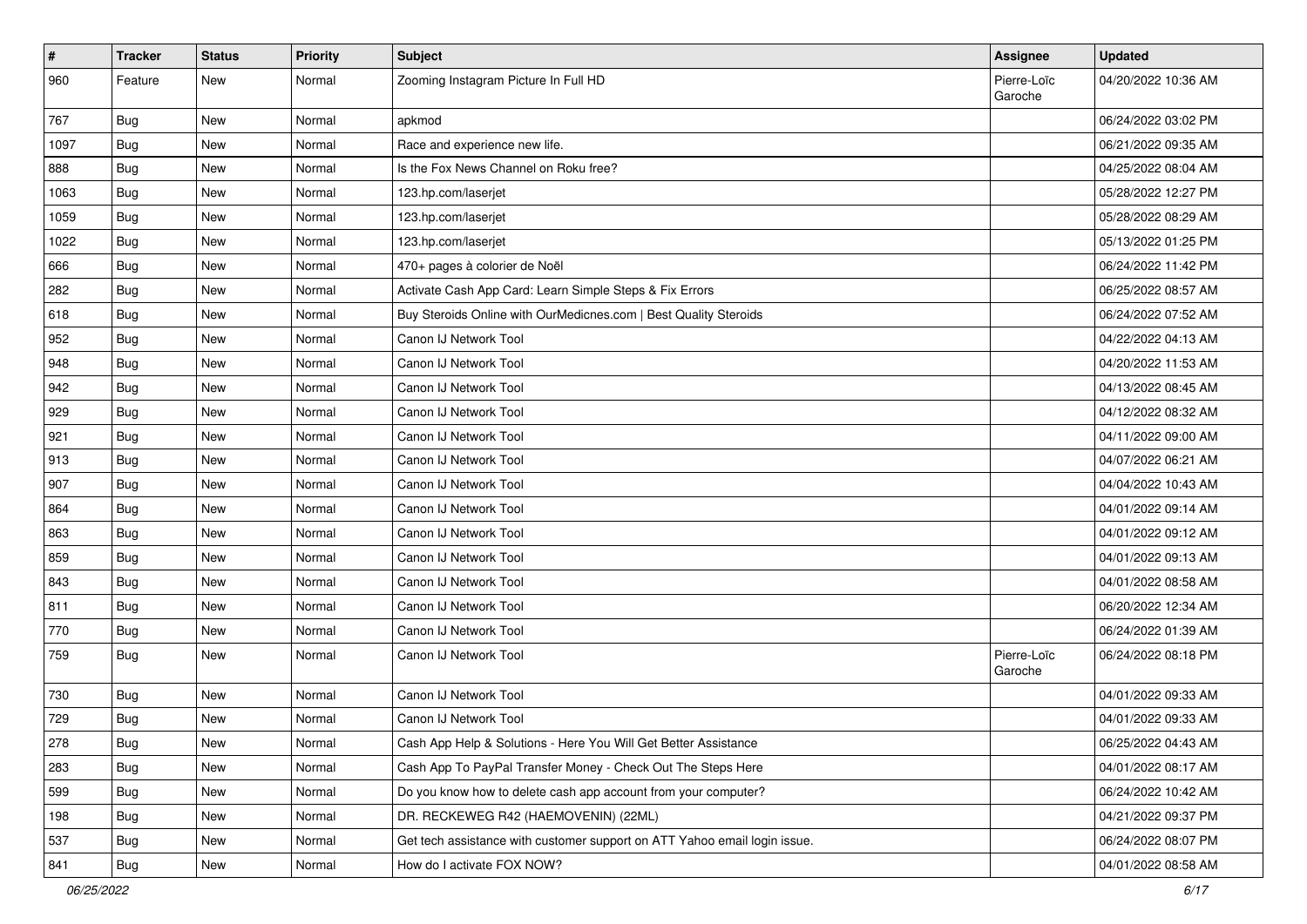| $\sharp$ | <b>Tracker</b> | <b>Status</b> | <b>Priority</b> | <b>Subject</b>                                                                                                                               | <b>Assignee</b>        | <b>Updated</b>      |
|----------|----------------|---------------|-----------------|----------------------------------------------------------------------------------------------------------------------------------------------|------------------------|---------------------|
| 839      | Bug            | New           | Normal          | How do I activate FOX NOW?                                                                                                                   |                        | 04/01/2022 08:58 AM |
| 226      | Bug            | New           | Normal          | How to find reliable service reviews                                                                                                         | Anonymous              | 04/01/2022 08:46 AM |
| 76       | Bug            | New           | Normal          | Import error: Load error: imported node real to int declared in a regular Lustre file. File "include/conv.lusi",<br>line 1, characters 0-64: |                        | 06/25/2022 04:29 AM |
| 947      | Bug            | New           | Normal          | is Disney Now and Disney Plus different?                                                                                                     |                        | 04/14/2022 09:53 AM |
| 941      | Bug            | New           | Normal          | is Disney Now and Disney Plus different?                                                                                                     |                        | 04/20/2022 10:19 AM |
| 886      | Bug            | New           | Normal          | Is the Fox News Channel on Roku free?                                                                                                        |                        | 04/01/2022 09:16 AM |
| 840      | Bug            | New           | Normal          | Is Tubi really free and legal?                                                                                                               |                        | 04/01/2022 08:58 AM |
| 289      | Bug            | New           | Normal          | Recover Yahoo Mail Forgotten Password - Explore Kanata Chinese                                                                               |                        | 06/25/2022 09:00 AM |
| 249      | Bug            | New           | Normal          | Steps to Activate Cash App Card in Less then 2 Minutes - Get Information                                                                     | Pierre-Loïc<br>Garoche | 06/21/2022 07:52 PM |
| 192      | Bug            | <b>New</b>    | Normal          | The code Caffe                                                                                                                               |                        | 05/09/2022 10:16 AM |
| 889      | Bug            | New           | Normal          | What is Plex and how it's work?                                                                                                              |                        | 04/01/2022 09:14 AM |
| 887      | <b>Bug</b>     | New           | Normal          | What is Plex and how it's work?                                                                                                              |                        | 04/01/2022 09:16 AM |
| 946      | Bug            | New           | Normal          | What is Plex and Is Plex Legal?                                                                                                              |                        | 04/20/2022 09:07 AM |
| 940      | Bug            | New           | Normal          | What is Plex and Is Plex Legal?                                                                                                              |                        | 04/20/2022 06:31 AM |
| 228      | Bug            | New           | Normal          | Why Does Cash App Transaction Failed? - Here Is the Answer                                                                                   |                        | 06/24/2022 07:49 PM |
| 579      | Bug            | New           | Normal          | YOUR CV MAKES YOUR FIRST IMPRESSION                                                                                                          | Christophe<br>Garion   | 06/24/2022 02:02 AM |
| 1007     | Bug            | <b>New</b>    | Normal          | "ij.start canon                                                                                                                              |                        | 05/18/2022 10:40 AM |
| 1068     | Bug            | New           | Normal          | 123.hp.com/laserjet                                                                                                                          |                        | 05/31/2022 12:22 PM |
| 1046     | Bug            | New           | Normal          | 123.hp.com/laserjet                                                                                                                          |                        | 05/24/2022 10:46 AM |
| 997      | Bug            | New           | Normal          | 123.hp.com/laserjet                                                                                                                          |                        | 05/06/2022 05:33 AM |
| 193      | Bug            | New           | Normal          | 18% Discount on Homeopathic medicines                                                                                                        |                        | 06/24/2022 05:20 PM |
| 1126     | Bug            | <b>New</b>    | Normal          | 1PLSD                                                                                                                                        |                        | 06/25/2022 09:36 AM |
| 807      | Bug            | New           | Normal          | 1v1Battle is a strategic action 'Build and shoot' game                                                                                       |                        | 04/01/2022 08:56 AM |
| 265      | Bug            | New           | Normal          | 3 Faq's On Downloading To Your Apple Ipod                                                                                                    |                        | 06/24/2022 08:41 AM |
| 1029     | Bug            | New           | Normal          | 5 Reasons Why People Love Coloring Pages?                                                                                                    |                        | 05/16/2022 11:53 AM |
| 504      | <b>Bug</b>     | New           | Normal          | A beginner should always look for online Java assignment help!                                                                               |                        | 06/25/2022 03:56 AM |
| 735      | Bug            | New           | Normal          | A quick fix of how to get money back from cash app stocks                                                                                    |                        | 06/24/2022 07:30 AM |
| 145      | Bug            | New           | Normal          | abdulbaissagar                                                                                                                               |                        | 06/23/2022 10:46 PM |
| 939      | Bug            | New           | Normal          | Ability to change sound notifications                                                                                                        | Christophe<br>Garion   | 05/11/2022 10:07 PM |
| 156      | <b>Bug</b>     | New           | Normal          | Access old cash app account                                                                                                                  |                        | 04/01/2022 08:00 AM |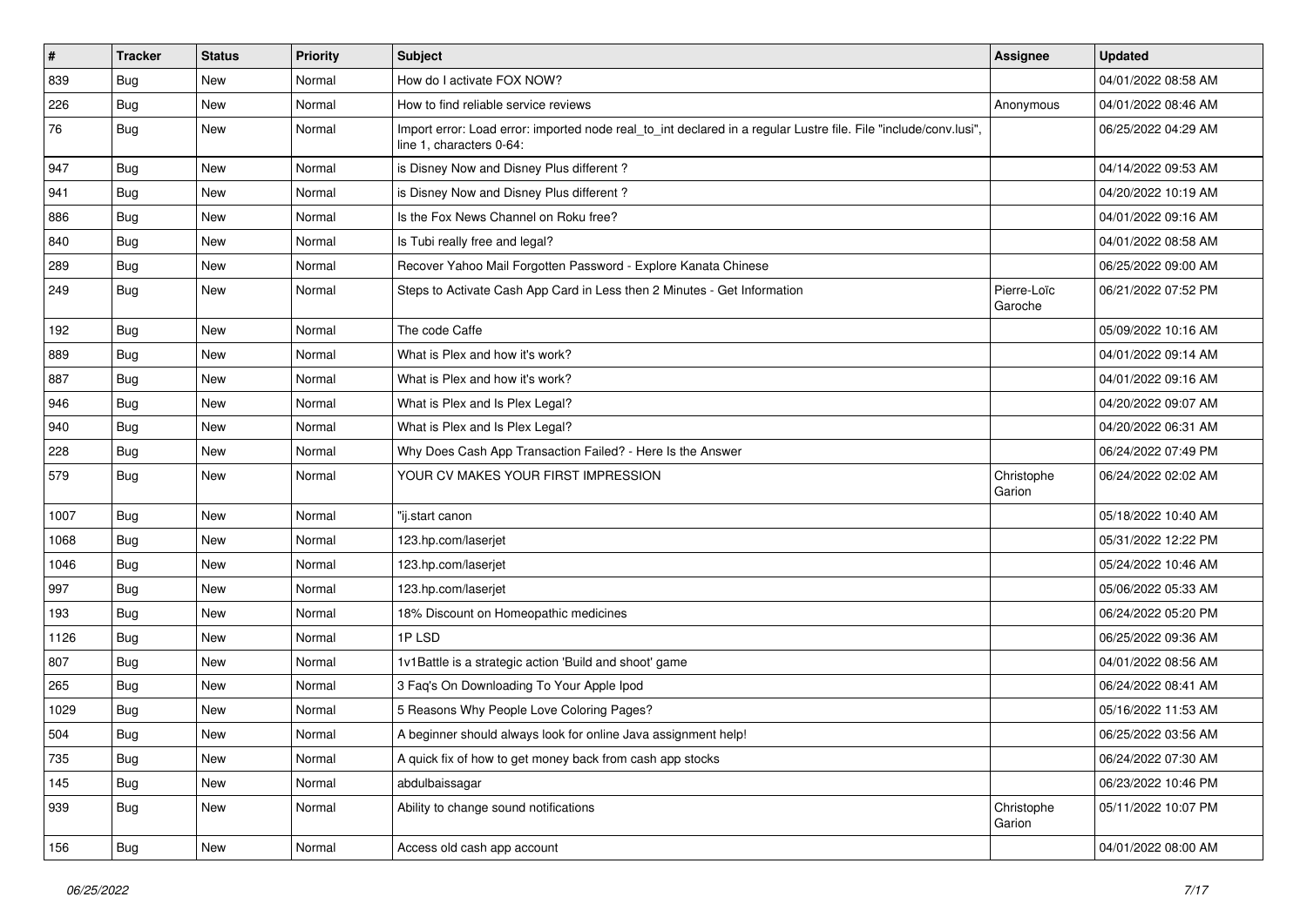| $\vert$ # | <b>Tracker</b> | <b>Status</b> | <b>Priority</b> | <b>Subject</b>                                                            | Assignee               | <b>Updated</b>      |
|-----------|----------------|---------------|-----------------|---------------------------------------------------------------------------|------------------------|---------------------|
| 275       | <b>Bug</b>     | New           | Normal          | Activate Cash App Card With Or Without QR - Step By Step Guide            | Pierre-Loïc<br>Garoche | 06/24/2022 11:17 PM |
| 230       | <b>Bug</b>     | New           | Normal          | Add Money To Cash App Card - Auto Cash Apps                               |                        | 06/21/2022 08:18 AM |
| 116       | <b>Bug</b>     | New           | Normal          | aertaeyg                                                                  |                        | 06/24/2022 12:43 PM |
| 184       | Bug            | New           | Normal          | Affordable Business Writing Services                                      |                        | 06/24/2022 02:47 AM |
| 122       | <b>Bug</b>     | New           | Normal          | <b>AFL Live Stream</b>                                                    |                        | 04/01/2022 07:55 AM |
| 239       | <b>Bug</b>     | New           | Normal          | Algunas características más de Choices MOD APK                            |                        | 06/23/2022 05:10 PM |
| 286       | Bug            | New           | Normal          | All About Cash App Transfer Fail Problems                                 |                        | 04/01/2022 07:49 AM |
| 284       | <b>Bug</b>     | New           | Normal          | All About Cash App Transfer Fail Problems                                 |                        | 06/24/2022 10:09 PM |
| 251       | Bug            | New           | Normal          | All About Cash App Transfer Fail Problems                                 | Pierre-Loïc<br>Garoche | 06/25/2022 05:44 AM |
| 190       | Bug            | New           | Normal          | All About Cash App Transfer Fail Problems                                 |                        | 06/25/2022 06:35 AM |
| 911       | Bug            | New           | Normal          | Aluminum Windows & Doors                                                  |                        | 04/06/2022 08:10 PM |
| 233       | Bug            | New           | Normal          | Anauthorsway.com: My User Experience                                      |                        | 06/24/2022 01:43 AM |
| 660       | Bug            | New           | Normal          | Anchovies Nutrition Facts And Health Benefits                             |                        | 04/01/2022 09:40 AM |
| 918       | Bug            | New           | Normal          | Antivirus for IOS                                                         |                        | 06/16/2022 10:36 PM |
| 760       | Bug            | New           | Normal          | apkmod                                                                    |                        | 05/20/2022 05:32 AM |
| 1054      | Bug            | New           | Normal          | Apkmodule                                                                 | Pierre-Loïc<br>Garoche | 05/26/2022 03:37 PM |
| 519       | Bug            | New           | Normal          | Are you finding online UK Assignment writers?                             |                        | 06/25/2022 08:58 AM |
| 787       | Bug            | New           | Normal          | Assured Assignment Help                                                   |                        | 06/24/2022 06:54 AM |
| 302       | <b>Bug</b>     | New           | Normal          | Auto Electrical Repair Services in Norcross GA                            |                        | 06/10/2022 06:30 AM |
| 297       | <b>Bug</b>     | New           | Normal          | Auto Lighting Installation Services in Norcross GA                        |                        | 04/01/2022 07:21 AM |
| 396       | Bug            | New           | Normal          | Auto Transport Services in Annapolis MD                                   |                        | 04/01/2022 07:15 AM |
| 372       | <b>Bug</b>     | New           | Normal          | Auto Transport Services in Arlington County VA                            |                        | 06/12/2022 12:45 PM |
| 360       | Bug            | New           | Normal          | Auto Transport Services in Baltimore MD                                   |                        | 04/01/2022 07:13 AM |
| 378       | Bug            | New           | Normal          | Auto Transport Services in Fairfax VA                                     |                        | 04/01/2022 07:17 AM |
| 384       | <b>Bug</b>     | New           | Normal          | Auto Transport Services in McLean VA                                      |                        | 04/01/2022 07:17 AM |
| 402       | Bug            | New           | Normal          | Auto Transport Services in Potomac MD                                     |                        | 04/01/2022 07:47 AM |
| 390       | <b>Bug</b>     | New           | Normal          | Auto Transport Services in Sterling VA                                    |                        | 04/01/2022 07:16 AM |
| 366       | Bug            | New           | Normal          | Auto Transport Services in Washington DC                                  |                        | 04/01/2022 07:12 AM |
| 958       | <b>Bug</b>     | New           | Normal          | Avail Cash app support service to know Sutton bank cash app number        |                        | 04/19/2022 12:02 PM |
| 702       | Bug            | New           | Normal          | Avail Chime Customer Service to know How To Get Chime Bank Statement      |                        | 06/21/2022 08:32 AM |
| 731       | <b>Bug</b>     | New           | Normal          | Avail Of Cash App Customer Service If Unable To Down Cash App Mobile App? |                        | 04/01/2022 09:33 AM |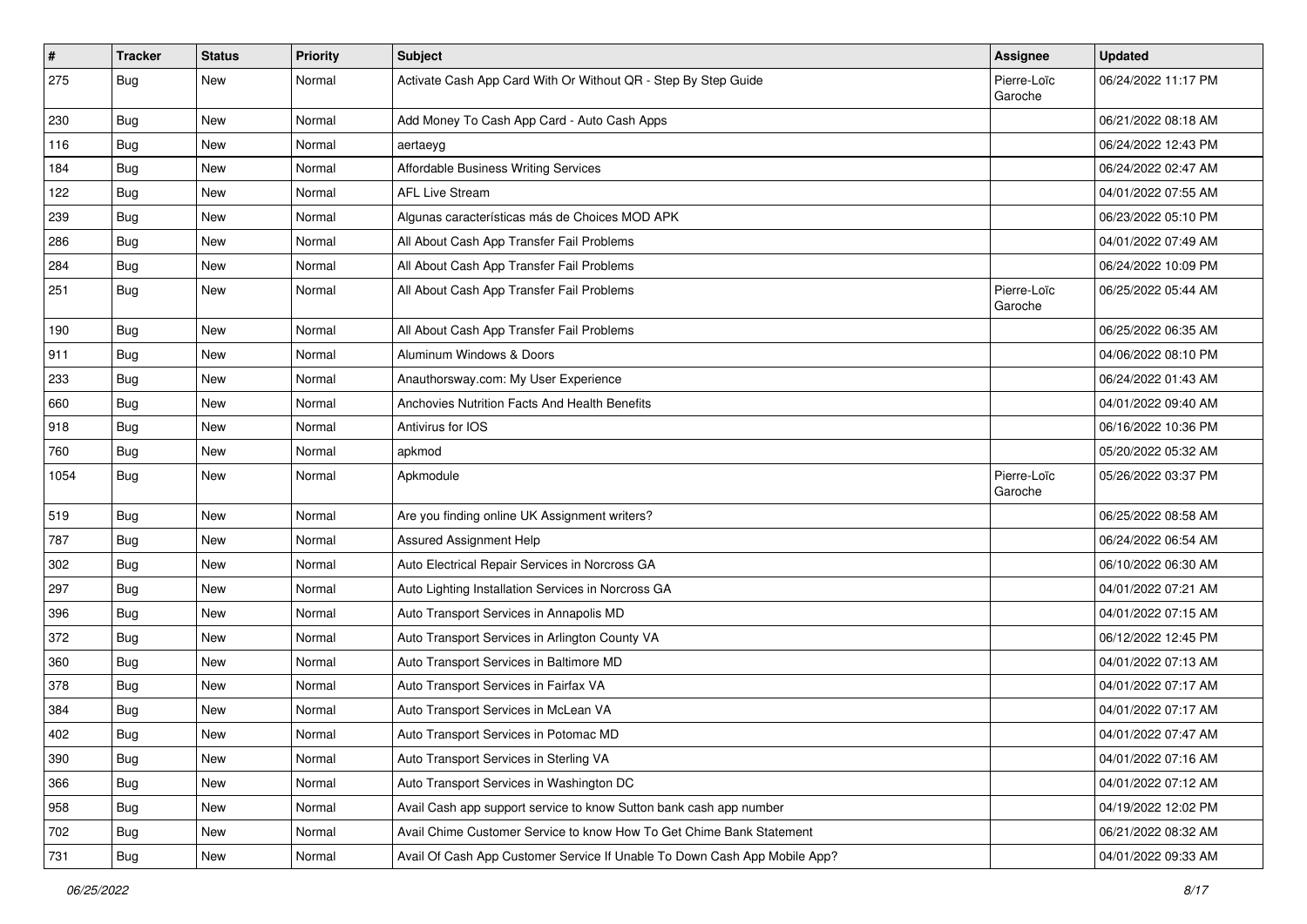| $\vert$ # | <b>Tracker</b> | <b>Status</b> | <b>Priority</b> | <b>Subject</b>                                                                   | Assignee               | <b>Updated</b>      |
|-----------|----------------|---------------|-----------------|----------------------------------------------------------------------------------|------------------------|---------------------|
| 936       | <b>Bug</b>     | New           | Normal          | Avantages de l'extension AliTools pour faire du shopping sur Aliexpress          | Pierre-Loïc<br>Garoche | 04/12/2022 11:35 AM |
| 954       | Bug            | New           | Normal          | AZ Screen Recorder Mod                                                           |                        | 04/20/2022 11:11 AM |
| 191       | Bug            | New           | Normal          | <b>B2B Branding</b>                                                              |                        | 06/13/2022 12:50 AM |
| 989       | Bug            | New           | Normal          | Barewoods Wax Cigar                                                              |                        | 06/14/2022 08:06 PM |
| 146       | <b>Bug</b>     | New           | Normal          | bayabais                                                                         |                        | 06/25/2022 06:11 AM |
| 247       | <b>Bug</b>     | New           | Normal          | best 4 Channel Amp                                                               |                        | 06/24/2022 09:44 PM |
| 786       | Bug            | New           | Normal          | Best Assignment Help in Australia & UK                                           |                        | 06/21/2022 09:28 PM |
| 602       | <b>Bug</b>     | New           | Normal          | Best Essay Writing Service UK                                                    | Pierre-Loïc<br>Garoche | 06/24/2022 07:28 AM |
| 601       | Bug            | New           | Normal          | Best Essay Writing Service UK                                                    | Pierre-Loïc<br>Garoche | 06/24/2022 10:50 AM |
| 257       | Bug            | New           | Normal          | Best latte machines                                                              |                        | 06/24/2022 06:11 PM |
| 586       | <b>Bug</b>     | New           | Normal          | Best Modifications For Your Mobile Phone                                         |                        | 06/24/2022 08:48 AM |
| 780       | Bug            | New           | Normal          | Best Whatsapp Modified APKs                                                      | Pierre-Loïc<br>Garoche | 06/25/2022 06:54 AM |
| 741       | Bug            | New           | Normal          | <b>Blockchain Technology Solutions</b>                                           |                        | 04/01/2022 09:02 AM |
| 202       | Bug            | New           | Normal          | blonde wig                                                                       |                        | 06/24/2022 08:01 AM |
| 143       | Bug            | New           | Normal          | Bob lace front wigs                                                              |                        | 06/25/2022 12:07 AM |
| 179       | <b>Bug</b>     | New           | Normal          | body wave                                                                        |                        | 04/01/2022 08:41 AM |
| 299       | Bug            | New           | Normal          | Brake Caliper Painting Services in Norcross GA                                   |                        | 04/01/2022 07:20 AM |
| 831       | <b>Bug</b>     | New           | Normal          | Build and shoot                                                                  |                        | 05/29/2022 04:47 PM |
| 1052      | Bug            | New           | Normal          | Build Now GG is a new battle royale game.                                        |                        | 05/26/2022 04:24 AM |
| 835       | Bug            | New           | Normal          | Build your strong army with Taming io                                            |                        | 04/01/2022 08:59 AM |
| 621       | <b>Bug</b>     | New           | Normal          | Buy All Modafinil & Armodafinil Tablets @Buy Modafinil US                        |                        | 06/24/2022 09:26 AM |
| 616       | Bug            | New           | Normal          | Buy Anavar Tablets   Anavar For Sale in USA, UK & Australia                      |                        | 06/24/2022 03:52 PM |
| 613       | Bug            | New           | Normal          | Buy Aspadol 100mg Tab Online in US, UK, AU   Erospharmacy                        |                        | 06/24/2022 03:56 AM |
| 494       | <b>Bug</b>     | New           | Normal          | <b>Buy Discussion Post</b>                                                       |                        | 06/25/2022 03:19 AM |
| 635       | <b>Bug</b>     | New           | Normal          | Buy Steroids Online with OurMedicnes.com   Best Quality Steroids                 |                        | 06/23/2022 09:09 PM |
| 924       | Bug            | New           | Normal          | buy tec 9                                                                        |                        | 04/11/2022 02:54 PM |
| 634       | Bug            | New           | Normal          | Buy Vidalista Tablets (Tadalafil) at [\$25 OFF + Free Shipping] Vidalistatablets |                        | 06/23/2022 11:20 PM |
| 617       | <b>Bug</b>     | New           | Normal          | Buy Vidalista Tablets (Tadalafil) at [\$25 OFF + Free Shipping] Vidalistatablets |                        | 06/24/2022 05:14 PM |
| 259       | <b>Bug</b>     | New           | Normal          | call center services                                                             |                        | 06/23/2022 05:30 PM |
| 690       | <b>Bug</b>     | New           | Normal          | campervan hire                                                                   |                        | 06/25/2022 01:32 AM |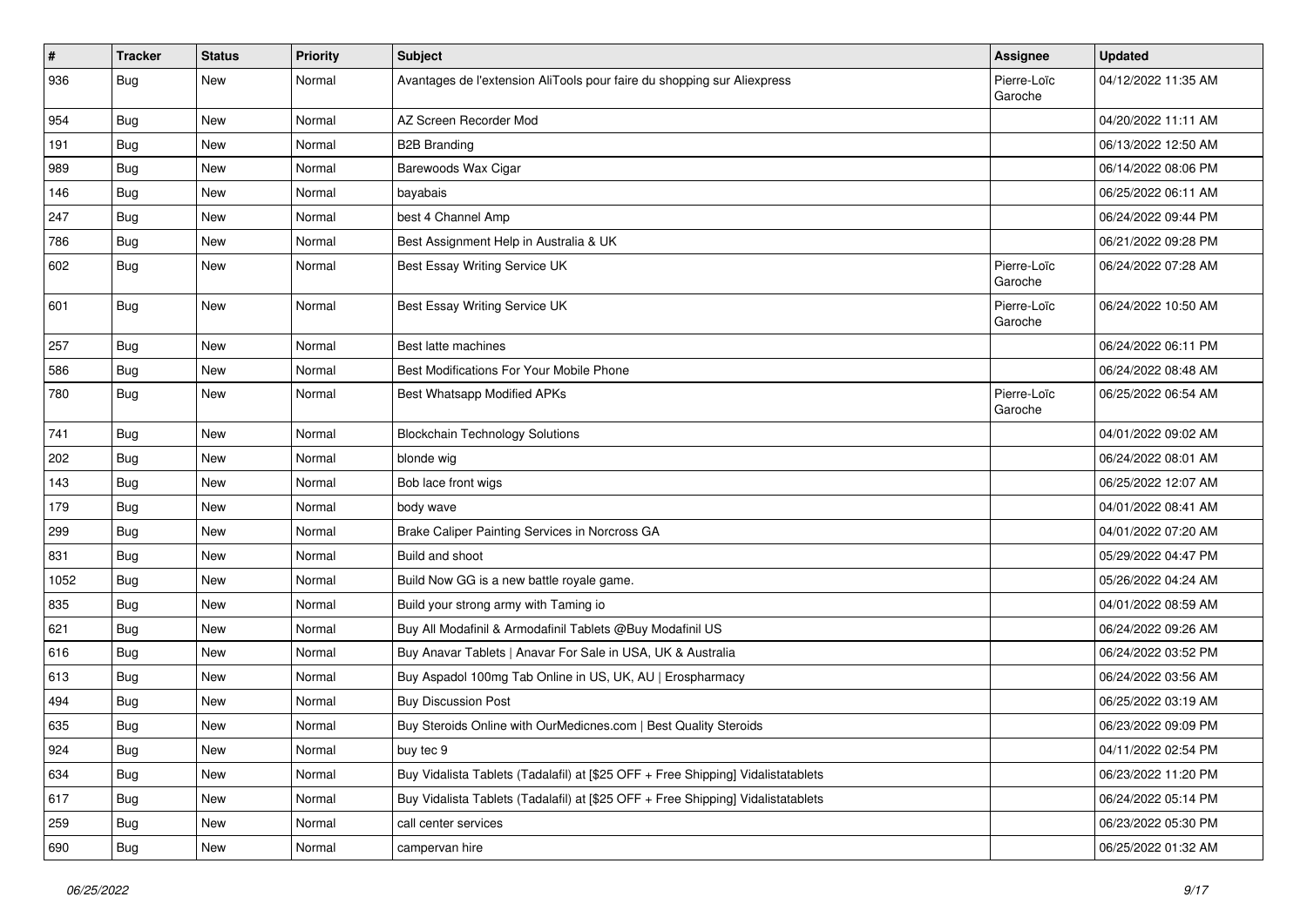| $\pmb{\#}$ | <b>Tracker</b> | <b>Status</b> | <b>Priority</b> | <b>Subject</b>                                                        | Assignee               | <b>Updated</b>      |
|------------|----------------|---------------|-----------------|-----------------------------------------------------------------------|------------------------|---------------------|
| 1044       | <b>Bug</b>     | New           | Normal          | Can I Disapprove If Random Person Sent Me Money On Cash App?          |                        | 05/26/2022 03:51 PM |
| 964        | Bug            | New           | Normal          | Can I Fix Cash App Transfer Failed Issues By Adding Sufficient Funds? |                        | 04/21/2022 10:23 AM |
| 865        | Bug            | New           | Normal          | Canon IJ Printer Utility                                              |                        | 05/18/2022 07:24 PM |
| 951        | Bug            | New           | Normal          | Canon.com/ijsetup                                                     |                        | 04/20/2022 10:18 AM |
| 155        | Bug            | New           | Normal          | Cant access my cash app account                                       | Pierre-Loïc<br>Garoche | 06/22/2022 02:15 PM |
| 298        | Bug            | New           | Normal          | Car Stereo Installation Services in Norcross GA                       |                        | 04/01/2022 07:20 AM |
| 354        | Bug            | New           | Normal          | Car Upholstery Cleaning Services in Chesapeake VA                     |                        | 04/01/2022 07:14 AM |
| 338        | Bug            | New           | Normal          | Car Upholstery Cleaning Services in Norfolk VA                        |                        | 04/01/2022 07:23 AM |
| 323        | Bug            | <b>New</b>    | Normal          | Car Upholstery Cleaning Services in Virginia Beach VA                 |                        | 04/01/2022 07:26 AM |
| 303        | Bug            | New           | Normal          | Car Wrapping Services in Norcross GA                                  |                        | 04/01/2022 07:22 AM |
| 408        | Bug            | New           | Normal          | Carpet Cleaning Boston MA                                             |                        | 04/01/2022 07:47 AM |
| 424        | Bug            | New           | Normal          | Carpet Cleaning Brookline MA                                          |                        | 04/01/2022 07:45 AM |
| 457        | Bug            | New           | Normal          | Carpet Cleaning Medford MA                                            |                        | 06/24/2022 02:55 AM |
| 433        | Bug            | New           | Normal          | Carpet Cleaning Newton MA                                             |                        | 04/01/2022 07:50 AM |
| 449        | Bug            | New           | Normal          | Carpet Cleaning Quincy MA                                             |                        | 04/01/2022 07:48 AM |
| 340        | Bug            | New           | Normal          | Carpet Cleaning Services in Chesapeake VA                             |                        | 04/01/2022 07:23 AM |
| 325        | Bug            | New           | Normal          | Carpet Cleaning Services in Norfolk VA                                |                        | 04/01/2022 07:26 AM |
| 307        | Bug            | New           | Normal          | Carpet Cleaning Services in Virginia Beach VA                         |                        | 04/01/2022 07:19 AM |
| 416        | Bug            | New           | Normal          | Carpet Cleaning Somerville MA                                         |                        | 04/01/2022 07:46 AM |
| 441        | Bug            | New           | Normal          | Carpet Cleaning Watertown MA                                          |                        | 06/02/2022 06:00 PM |
| 465        | Bug            | New           | Normal          | Carpet Cleaning Westchester MA                                        |                        | 06/22/2022 07:24 AM |
| 341        | Bug            | New           | Normal          | Carpet Repairing Services in Chesapeake VA                            |                        | 04/01/2022 07:23 AM |
| 326        | <b>Bug</b>     | New           | Normal          | Carpet Repairing Services in Norfolk VA                               |                        | 04/01/2022 07:26 AM |
| 308        | Bug            | New           | Normal          | Carpet Repairing Services in Virginia Beach VA                        |                        | 04/01/2022 07:19 AM |
| 775        | Bug            | New           | Normal          | cash app                                                              |                        | 02/14/2022 08:20 AM |
| 227        | Bug            | New           | Normal          | Cash App Help & Solutions - Here You Will Get Better Assistance       |                        | 06/10/2022 12:53 AM |
| 895        | Bug            | New           | Normal          | Cash App Scams                                                        |                        | 06/18/2022 02:36 PM |
| 582        | <b>Bug</b>     | New           | Normal          | Cash App Won't Let Me Send Money If There Is A Low Balance Available  | Pierre-Loïc<br>Garoche | 06/22/2022 03:07 PM |
| 1057       | <b>Bug</b>     | New           | Normal          | <b>CCPlay Education Edition APK</b>                                   |                        | 06/07/2022 04:07 AM |
| 838        | <b>Bug</b>     | New           | Normal          | Celebrity Hunter Mod apk - Como instalá-lo                            |                        | 04/01/2022 08:58 AM |
| 507        | <b>Bug</b>     | New           | Normal          | central.bitdefender.com                                               |                        | 06/24/2022 01:37 PM |
| 1102       | Bug            | New           | Normal          | Charlottesville Travel Guide?                                         |                        | 06/24/2022 10:10 AM |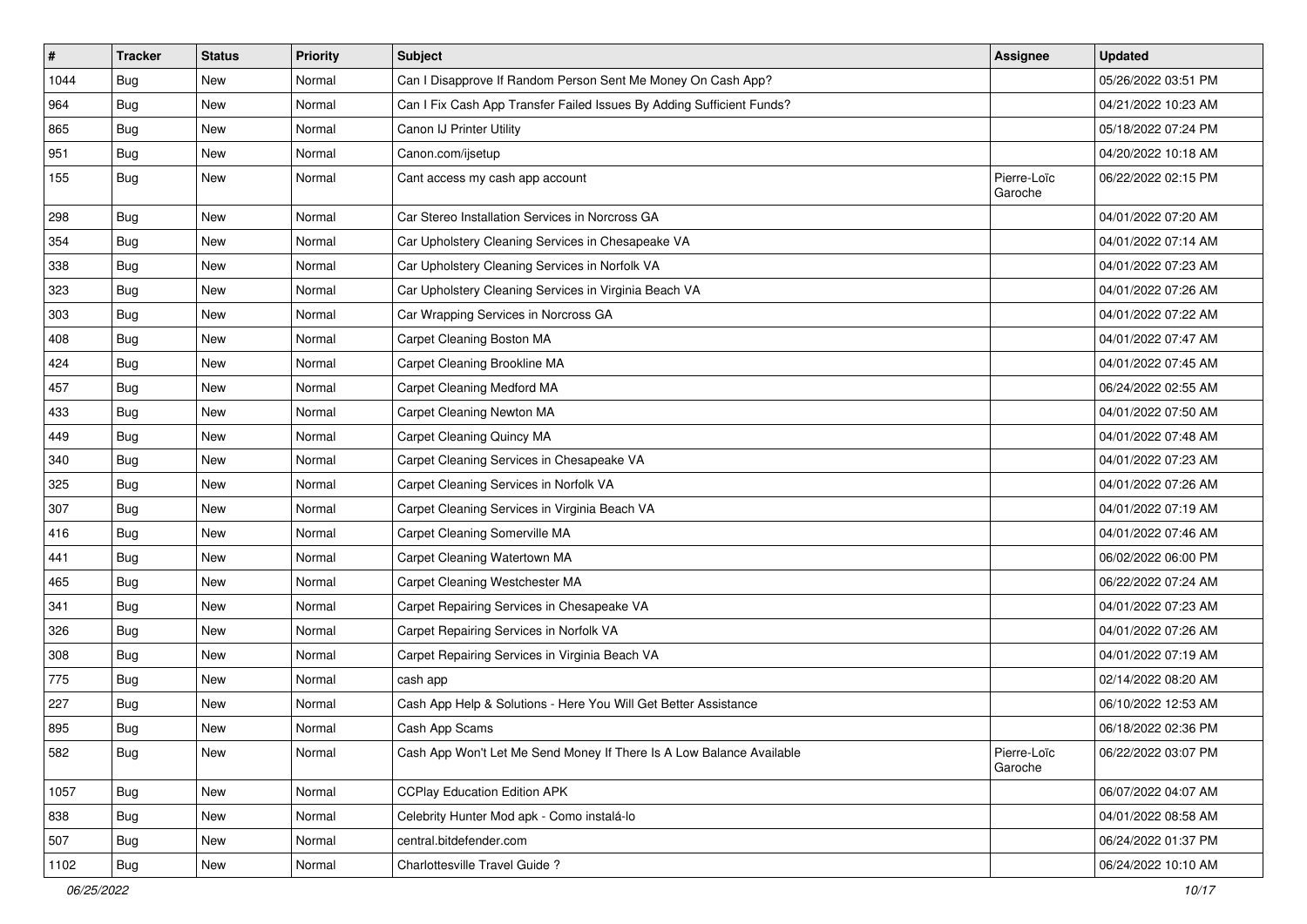| $\vert$ # | <b>Tracker</b> | <b>Status</b> | Priority | <b>Subject</b>                                                 | <b>Assignee</b> | <b>Updated</b>      |
|-----------|----------------|---------------|----------|----------------------------------------------------------------|-----------------|---------------------|
| 531       | Bug            | <b>New</b>    | Normal   | Cheap Assignment Writing Service UK                            | Anonymous       | 06/25/2022 02:56 AM |
| 530       | <b>Bug</b>     | New           | Normal   | Cheap Assignment Writing Service UK                            | Anonymous       | 06/24/2022 03:21 PM |
| 487       | Bug            | New           | Normal   | Cheap Fake Dunks                                               |                 | 06/25/2022 07:24 AM |
| 632       | <b>Bug</b>     | New           | Normal   | CheapestMedsShop   100% Safe Medicines Online in UK & AUS.     |                 | 06/23/2022 05:23 AM |
| 622       | <b>Bug</b>     | <b>New</b>    | Normal   | CheapestMedsShop   100% Safe Medicines Online in UK & AUS.     |                 | 06/24/2022 07:10 PM |
| 615       | Bug            | New           | Normal   | CheapestMedsShop   100% Safe Medicines Online in USA UK & AUS. |                 | 06/24/2022 04:00 AM |
| 769       | <b>Bug</b>     | New           | Normal   | check my cash app                                              |                 | 06/25/2022 04:55 AM |
| 1002      | <b>Bug</b>     | New           | Normal   | <b>Chemistry Assignment Help</b>                               |                 | 06/04/2022 09:58 AM |
| 650       | Bug            | New           | Normal   | <b>Cherries Health Benefits</b>                                |                 | 06/24/2022 08:07 AM |
| 832       | <b>Bug</b>     | New           | Normal   | Choque Royale Mod Apk                                          |                 | 04/01/2022 08:59 AM |
| 553       | <b>Bug</b>     | New           | Normal   | Cinema HD APK - Free Movie Enjoyment App on Android            |                 | 06/23/2022 02:21 AM |
| 1071      | Bug            | <b>New</b>    | Normal   | Cinema HD Review - Cinemahdv2.net                              |                 | 06/21/2022 06:54 PM |
| 201       | <b>Bug</b>     | New           | Normal   | closure wig                                                    |                 | 06/25/2022 02:31 AM |
| 657       | <b>Bug</b>     | New           | Normal   | Coconut Nutrition Facts And Health Benefits                    |                 | 06/24/2022 01:49 PM |
| 1083      | Bug            | New           | Normal   | coin base review                                               |                 | 06/11/2022 09:13 AM |
| 189       | <b>Bug</b>     | New           | Normal   | <b>College Biology Writing Services</b>                        |                 | 06/24/2022 07:52 PM |
| 827       | Bug            | New           | Normal   | Come To Know The Required Steps To Unlock Cash App Account     |                 | 04/01/2022 08:59 AM |
| 782       | <b>Bug</b>     | New           | Normal   | Comment faire une sonnerie téléphonique                        |                 | 06/24/2022 01:32 PM |
| 413       | Bug            | New           | Normal   | Commercial Floor Cleaning Boston MA                            |                 | 04/01/2022 07:45 AM |
| 430       | Bug            | New           | Normal   | Commercial Floor Cleaning Brookline MA                         |                 | 04/01/2022 07:50 AM |
| 462       | Bug            | New           | Normal   | Commercial Floor Cleaning Medford MA                           |                 | 04/01/2022 07:32 AM |
| 438       | Bug            | <b>New</b>    | Normal   | Commercial Floor Cleaning Newton MA                            |                 | 04/01/2022 07:50 AM |
| 454       | Bug            | New           | Normal   | Commercial Floor Cleaning Quincy MA                            |                 | 06/02/2022 05:59 PM |
| 421       | <b>Bug</b>     | <b>New</b>    | Normal   | Commercial Floor Cleaning Somerville MA                        |                 | 04/01/2022 07:46 AM |
| 446       | <b>Bug</b>     | New           | Normal   | Commercial Floor Cleaning Watertown MA                         |                 | 04/01/2022 07:49 AM |
| 470       | <b>Bug</b>     | New           | Normal   | Commercial Floor Cleaning Westchester MA                       |                 | 06/24/2022 06:00 PM |
| 614       | <b>Bug</b>     | New           | Normal   | Como baixar o MOD APK no celular                               |                 | 06/22/2022 04:46 AM |
| 874       | <b>Bug</b>     | New           | Normal   | Cómo descargar Minecraft Apk                                   |                 | 06/23/2022 04:39 AM |
| 700       | <b>Bug</b>     | New           | Normal   | Cómo descargar Poppy Playtime                                  |                 | 04/01/2022 09:30 AM |
| 754       | Bug            | New           | Normal   | Cómo descargar tonos gratis de teléfono celular                |                 | 04/29/2022 05:26 AM |
| 721       | Bug            | New           | Normal   | Cómo instalar un Mod Apk                                       |                 | 06/24/2022 09:39 PM |
| 132       | <b>Bug</b>     | New           | Normal   | concrete-everything                                            |                 | 06/24/2022 02:24 PM |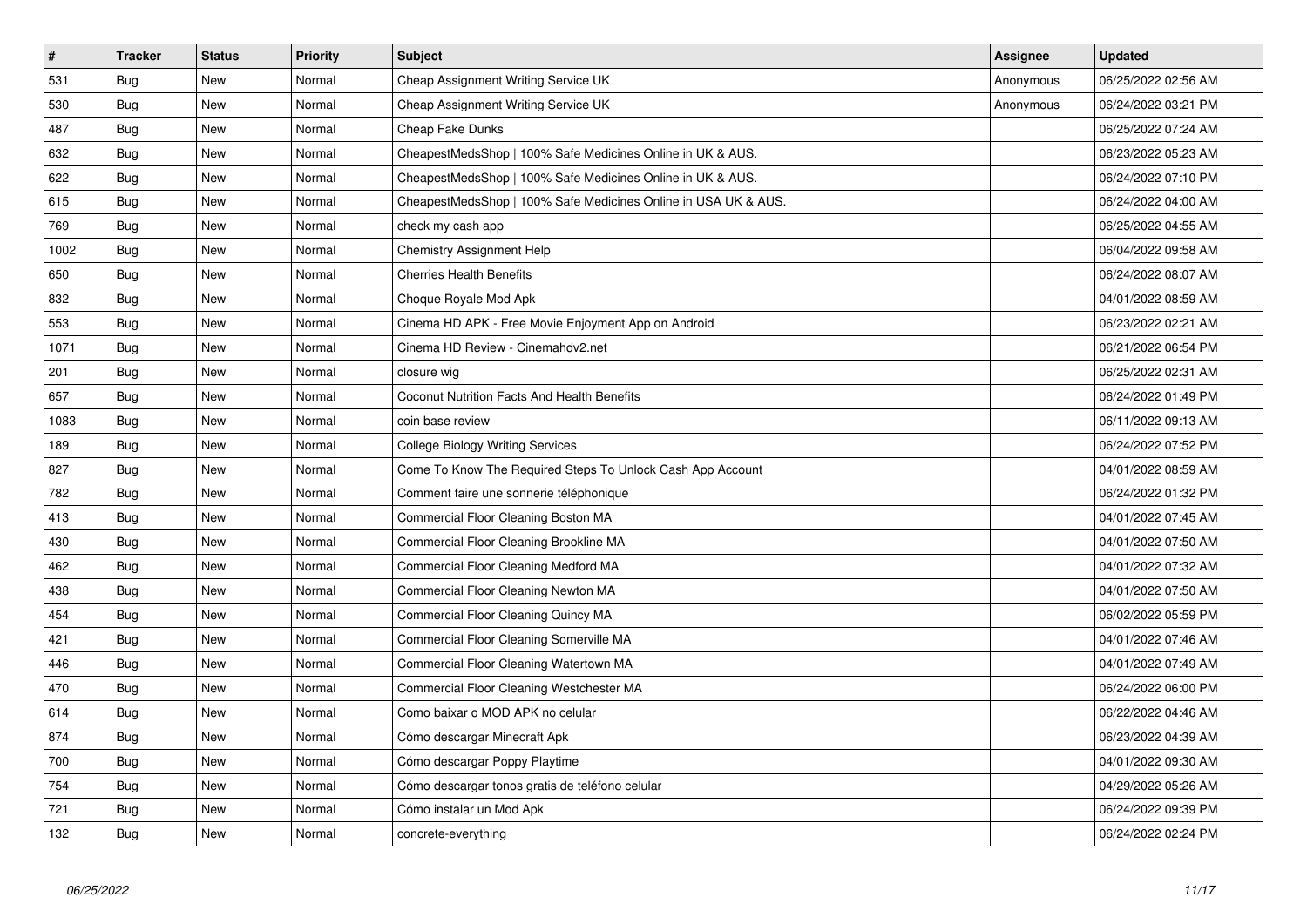| $\vert$ # | <b>Tracker</b> | <b>Status</b> | <b>Priority</b> | <b>Subject</b>                                                               | Assignee               | <b>Updated</b>      |
|-----------|----------------|---------------|-----------------|------------------------------------------------------------------------------|------------------------|---------------------|
| 74        | <b>Bug</b>     | New           | Normal          | const is not supported inside contract                                       | Pierre-Loïc<br>Garoche | 06/25/2022 09:36 AM |
| 1124      | <b>Bug</b>     | New           | Normal          | Cookie clicker unblocked                                                     |                        | 06/24/2022 05:14 AM |
| 1122      | Bug            | New           | Normal          | Count the number of words on the Microsoft Word application in the phone     |                        | 06/23/2022 04:19 AM |
| 1041      | Bug            | New           | Normal          | Count words in Word on the computer                                          |                        | 05/27/2022 02:16 PM |
| 133       | Bug            | New           | Normal          | craftlabs                                                                    |                        | 06/25/2022 05:21 AM |
| 750       | Bug            | New           | Normal          | Create a Report Template                                                     |                        | 04/01/2022 09:00 AM |
| 1073      | Bug            | New           | Normal          | <b>Cricut Design Space</b>                                                   |                        | 06/07/2022 09:34 PM |
| 1067      | Bug            | New           | Normal          | Cricut.com/setup                                                             |                        | 05/31/2022 12:19 PM |
| 1062      | Bug            | New           | Normal          | Cricut.com/setup                                                             |                        | 05/28/2022 12:26 PM |
| 1061      | Bug            | New           | Normal          | Cricut.com/setup                                                             |                        | 05/28/2022 12:24 PM |
| 1058      | Bug            | New           | Normal          | Cricut.com/setup                                                             |                        | 05/28/2022 08:28 AM |
| 1045      | Bug            | New           | Normal          | Cricut.com/setup                                                             |                        | 05/24/2022 10:45 AM |
| 1021      | Bug            | New           | Normal          | Cricut.com/setup                                                             |                        | 05/26/2022 12:21 AM |
| 1020      | Bug            | New           | Normal          | Cricut.com/setup                                                             |                        | 05/13/2022 11:14 AM |
| 1019      | Bug            | New           | Normal          | Cricut.com/setup                                                             |                        | 05/13/2022 11:13 AM |
| 1012      | Bug            | New           | Normal          | Cricut.com/setup                                                             |                        | 05/11/2022 11:30 AM |
| 1006      | Bug            | New           | Normal          | Cricut.com/setup                                                             |                        | 05/10/2022 01:22 PM |
| 996       | Bug            | New           | Normal          | Cricut.com/setup                                                             |                        | 05/06/2022 05:32 AM |
| 714       | Bug            | New           | Normal          | Cuevana 3 Premium - Enjoy Your Favorite Movies and TV Shows on Your Smart TV |                        | 06/24/2022 01:19 PM |
| 912       | Bug            | New           | Normal          | Cuphead Mobile Game Review                                                   |                        | 06/09/2022 10:14 AM |
| 144       | Bug            | New           | Normal          | curly bob lace front wigs                                                    |                        | 05/25/2022 05:18 AM |
| 169       | <b>Bug</b>     | New           | Normal          | CV Maker - UAE CV Writing Agency                                             |                        | 06/25/2022 07:54 AM |
| 628       | Bug            | New           | Normal          | CV reviewing services!                                                       |                        | 06/24/2022 01:53 PM |
| 986       | Bug            | New           | Normal          | dbhdsvbhdf                                                                   | Christophe<br>Garion   | 05/01/2022 09:10 AM |
| 1076      | <b>Bug</b>     | New           | Normal          | DedicatedHosting4u                                                           |                        | 06/11/2022 09:15 AM |
| 592       | Bug            | New           | Normal          | Deezer Premium APK - Baixe músicas de qualquer lugar do mundo de graça       |                        | 06/24/2022 12:00 PM |
| 978       | <b>Bug</b>     | New           | Normal          | Delamore Lodge is a place to stay.                                           |                        | 04/27/2022 11:41 AM |
| 1051      | <b>Bug</b>     | New           | Normal          | Dental Supplies USA                                                          |                        | 06/11/2022 09:20 PM |
| 161       | <b>Bug</b>     | New           | Normal          | dfdrtyuio                                                                    |                        | 06/24/2022 08:54 AM |
| 166       | Bug            | New           | Normal          | dfgbd                                                                        |                        | 04/01/2022 07:57 AM |
| 165       | Bug            | New           | Normal          | dfgbd                                                                        |                        | 04/01/2022 07:57 AM |
| 164       | <b>Bug</b>     | New           | Normal          | dfgbd                                                                        |                        | 06/25/2022 06:49 AM |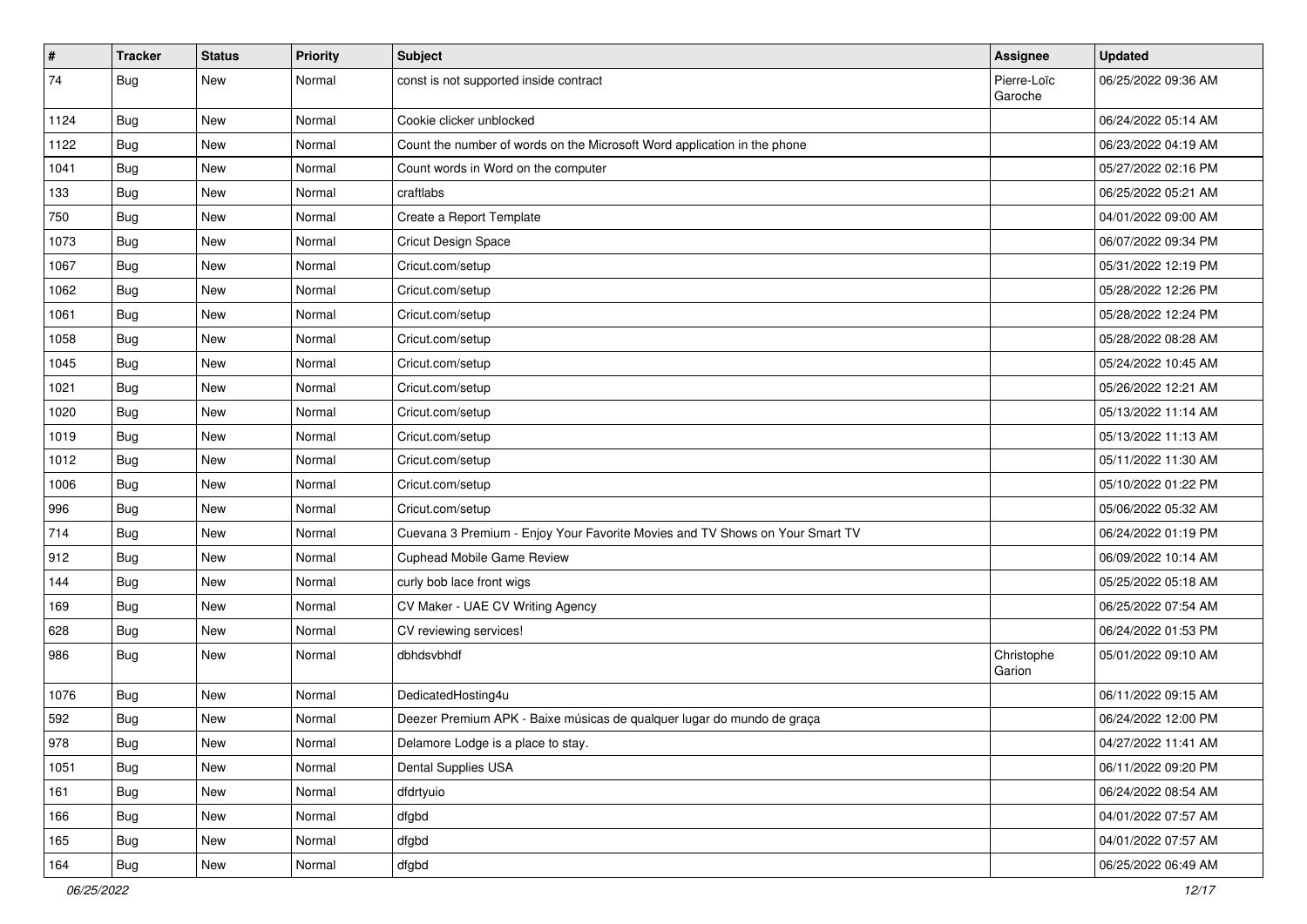| $\pmb{\#}$ | <b>Tracker</b>   | <b>Status</b> | <b>Priority</b> | <b>Subject</b>                                                                                                                                                                                                                                                        | Assignee               | <b>Updated</b>      |
|------------|------------------|---------------|-----------------|-----------------------------------------------------------------------------------------------------------------------------------------------------------------------------------------------------------------------------------------------------------------------|------------------------|---------------------|
| 128        | Bug              | New           | Normal          | dfgbd                                                                                                                                                                                                                                                                 |                        | 06/24/2022 11:28 PM |
| 150        | Bug              | New           | Normal          | dfgh                                                                                                                                                                                                                                                                  |                        | 06/24/2022 06:46 PM |
| 158        | <b>Bug</b>       | New           | Normal          | dfghj zcvgh                                                                                                                                                                                                                                                           |                        | 06/25/2022 09:50 AM |
| 149        | Bug              | New           | Normal          | dftgy                                                                                                                                                                                                                                                                 |                        | 06/25/2022 07:33 AM |
| 724        | Bug              | New           | Normal          | Dial Chime Customer support number for a quick response                                                                                                                                                                                                               |                        | 06/24/2022 01:30 PM |
| 684        | Bug              | New           | Normal          | Difference between paper map and online map                                                                                                                                                                                                                           |                        | 06/25/2022 06:57 AM |
| 717        | Bug              | New           | Normal          | Disney Plus Apk - Watch Movies and TV Shows on Your Device                                                                                                                                                                                                            |                        | 06/24/2022 12:00 PM |
| 315        | <b>Bug</b>       | New           | Normal          | Dissertation help UK                                                                                                                                                                                                                                                  |                        | 06/25/2022 02:51 AM |
| 1074       | Bug              | New           | Normal          | Dissertation writing help at economical rates!                                                                                                                                                                                                                        | Christophe<br>Garion   | 06/06/2022 04:48 PM |
| 539        | Bug              | New           | Normal          | Do you want to know how to activate cash card through phone number?                                                                                                                                                                                                   |                        | 04/01/2022 09:25 AM |
| 516        | Bug              | New           | Normal          | Does Cash App Help To Get Cash App Refund Without Any Interruption?                                                                                                                                                                                                   |                        | 06/24/2022 01:56 PM |
| 833        | Bug              | New           | Normal          | Does Direct Deposit Hit Chime- seek Chime Customer Service                                                                                                                                                                                                            |                        | 04/01/2022 08:59 AM |
| 682        | Bug              | New           | Normal          | Does Facebook customer service live chat allow to speak with someone?                                                                                                                                                                                                 |                        | 06/24/2022 06:54 AM |
| 676        | Bug              | New           | Normal          | Does Facebook customer service live chat allow to speak with someone?                                                                                                                                                                                                 |                        | 04/01/2022 09:39 AM |
| 822        | Bug              | New           | Normal          | Dowload Your Boyfriend Game                                                                                                                                                                                                                                           |                        | 06/23/2022 01:10 PM |
| 876        | <b>Bug</b>       | New           | Normal          | Download Full-Size Profile Pictures of Your Favorite Users With InstaDP                                                                                                                                                                                               |                        | 04/01/2022 09:12 AM |
| 1034       | Bug              | New           | Normal          | Download Teaching Feeling For Android                                                                                                                                                                                                                                 |                        | 05/20/2022 09:25 AM |
| 734        | Bug              | New           | Normal          | DR. STRANGE: Multiverse of Scheduling Madness!                                                                                                                                                                                                                        |                        | 04/01/2022 09:33 AM |
| 795        | Bug              | New           | Normal          | Drift Boss - Exciting Race                                                                                                                                                                                                                                            |                        | 04/01/2022 08:57 AM |
| 1003       | Bug              | New           | Normal          | Drift F1 is a drifting car game inspired by F1's tracks.                                                                                                                                                                                                              | Pierre-Loïc<br>Garoche | 05/10/2022 10:52 AM |
| 727        | Bug              | New           | Normal          | Drive for speed simulator mod apk                                                                                                                                                                                                                                     | Pierre-Loïc<br>Garoche | 04/23/2022 11:17 PM |
| 581        | Bug              | New           | Normal          | E-Learning Course Help                                                                                                                                                                                                                                                |                        | 06/24/2022 05:18 PM |
| 910        | Bug              | New           | Normal          | Each content looks unisize or not formated                                                                                                                                                                                                                            |                        | 04/06/2022 11:21 AM |
| 347        | Bug              | New           | Normal          | Eco/Green Cleaning Services in Chesapeake VA                                                                                                                                                                                                                          |                        | 06/25/2022 07:04 AM |
| 332        | <b>Bug</b>       | New           | Normal          | Eco/Green Cleaning Services in Norfolk VA                                                                                                                                                                                                                             |                        | 04/01/2022 07:25 AM |
| 317        | <sub>i</sub> Bug | New           | Normal          | Eco/Green Cleaning Services in Virginia Beach VA                                                                                                                                                                                                                      |                        | 06/25/2022 06:50 AM |
| 949        | <b>Bug</b>       | New           | Normal          | <b>Educational Games</b>                                                                                                                                                                                                                                              |                        | 06/15/2022 09:11 PM |
| 708        | Bug              | New           | Normal          | Efficient ways to proceed with the cash app dispute process?                                                                                                                                                                                                          |                        | 06/24/2022 07:20 AM |
| 655        | Bug              | New           | Normal          | <b>Eggplant Health Benefits</b>                                                                                                                                                                                                                                       |                        | 06/24/2022 05:17 AM |
| 593        | Bug              | New           | Normal          | Eiffel Spark Ultimate C2 SN series is a fully synthetic range of advanced performance engine oils blended<br>in high performance fully synthetic (PAO - polyalphaolefin) basestocks fortified with advanced technology<br>additive system, specifically formulated to |                        | 06/25/2022 09:51 AM |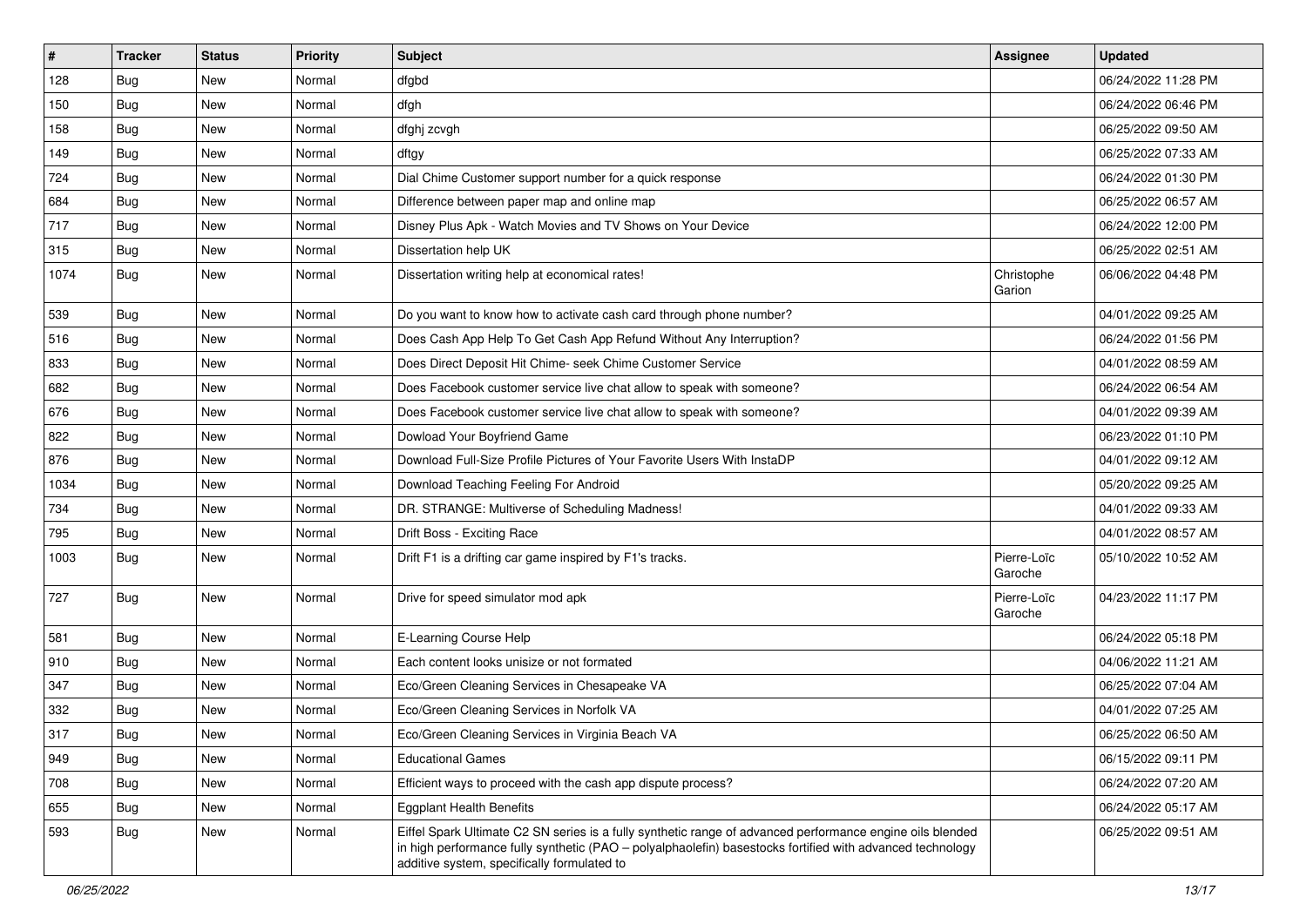| $\vert$ # | <b>Tracker</b> | <b>Status</b> | <b>Priority</b> | <b>Subject</b>                                                                         | <b>Assignee</b> | <b>Updated</b>      |
|-----------|----------------|---------------|-----------------|----------------------------------------------------------------------------------------|-----------------|---------------------|
| 1092      | <b>Bug</b>     | New           | Normal          | Ellison Estate Vineyard                                                                |                 | 06/20/2022 12:03 PM |
| 351       | <b>Bug</b>     | New           | Normal          | Emergency Cleaning Services in Chesapeake VA                                           |                 | 04/01/2022 07:14 AM |
| 350       | <b>Bug</b>     | New           | Normal          | Emergency Cleaning Services in Chesapeake VA                                           |                 | 04/01/2022 07:14 AM |
| 335       | <b>Bug</b>     | New           | Normal          | Emergency Cleaning Services in Norfolk VA                                              |                 | 04/01/2022 07:24 AM |
| 320       | <b>Bug</b>     | New           | Normal          | Emergency Cleaning Services in Virginia Beach VA                                       |                 | 04/01/2022 07:27 AM |
| 561       | Bug            | New           | Normal          | Enjoy the Full YouTube Premium Experience With YouTube Premium Membership              |                 | 06/24/2022 11:10 AM |
| 1117      | <b>Bug</b>     | New           | Normal          | Equal Words - Word search game for PC and Windows Phone                                |                 | 06/21/2022 05:38 AM |
| 692       | Bug            | New           | Normal          | Esports 888b                                                                           |                 | 06/12/2022 10:04 AM |
| 75        | Bug            | New           | Normal          | exception File "checks/algebraicLoop.ml", line 368, characters 16-22: Assertion failed |                 | 06/24/2022 06:55 PM |
| 573       | Bug            | New           | Normal          | Experimente lo mejor en la aplicación Apk de juegos gratis                             |                 | 06/24/2022 02:32 PM |
| 135       | <b>Bug</b>     | New           | Normal          | factspress                                                                             |                 | 04/01/2022 07:52 AM |
| 258       | Bug            | New           | Normal          | Fake Nike Dunk High AMBUSH Deep Royal                                                  |                 | 06/25/2022 08:19 AM |
| 497       | <b>Bug</b>     | New           | Normal          | Fake Nike Dunk Low Off-White Lot 50                                                    |                 | 06/25/2022 09:40 AM |
| 256       | Bug            | New           | Normal          | Fake Travis Scott Shoes                                                                |                 | 04/01/2022 08:12 AM |
| 977       | <b>Bug</b>     | New           | Normal          | Fans of the Old Country will like this book.                                           |                 | 04/27/2022 11:14 AM |
| 268       | <b>Bug</b>     | New           | Normal          | Fashioni                                                                               |                 | 04/01/2022 08:20 AM |
| 154       | <b>Bug</b>     | New           | Normal          | fdgyyrut gyrtrw                                                                        |                 | 06/21/2022 07:35 AM |
| 915       | Bug            | New           | Normal          | Finance dissertation writing                                                           |                 | 04/07/2022 09:22 AM |
| 1091      | Bug            | New           | Normal          | Find family fun indoors and outdoors in the Jungfrau Region                            |                 | 06/14/2022 09:33 AM |
| 985       | <b>Bug</b>     | New           | Normal          | Find out the vitality of Facebook Phone Number:                                        |                 | 05/06/2022 06:34 AM |
| 316       | Bug            | New           | Normal          | Finden Sie den besten Klingelton für Ihr Telefon                                       |                 | 06/24/2022 10:28 PM |
| 983       | <b>Bug</b>     | New           | Normal          | Finding issue in tekken 3 game?                                                        |                 | 05/28/2022 02:34 PM |
| 982       | <b>Bug</b>     | New           | Normal          | Five sites that let you download free scenarios for your iPhone                        |                 | 05/07/2022 09:34 PM |
| 213       | <b>Bug</b>     | New           | Normal          | fix HP Notebook Missing Operating System Error Message                                 |                 | 04/01/2022 08:53 AM |
| 475       | Bug            | New           | Normal          | Floor Cleaning Arlington MA                                                            |                 | 06/24/2022 02:37 PM |
| 411       | <b>Bug</b>     | New           | Normal          | Floor Cleaning Boston MA                                                               |                 | 04/01/2022 07:47 AM |
| 427       | Bug            | New           | Normal          | Floor Cleaning Brookline MA                                                            |                 | 04/01/2022 07:46 AM |
| 460       | Bug            | New           | Normal          | Floor Cleaning Medford MA                                                              |                 | 06/23/2022 08:39 AM |
| 436       | Bug            | New           | Normal          | Floor Cleaning Newton MA                                                               |                 | 04/01/2022 07:50 AM |
| 452       | Bug            | New           | Normal          | Floor Cleaning Quincy MA                                                               |                 | 04/01/2022 07:48 AM |
| 419       | Bug            | New           | Normal          | Floor Cleaning Somerville MA                                                           |                 | 04/01/2022 07:46 AM |
| 444       | <b>Bug</b>     | New           | Normal          | Floor Cleaning Watertown MA                                                            |                 | 04/01/2022 07:49 AM |
| 468       | <b>Bug</b>     | New           | Normal          | Floor Cleaning Westchester MA                                                          |                 | 04/01/2022 07:31 AM |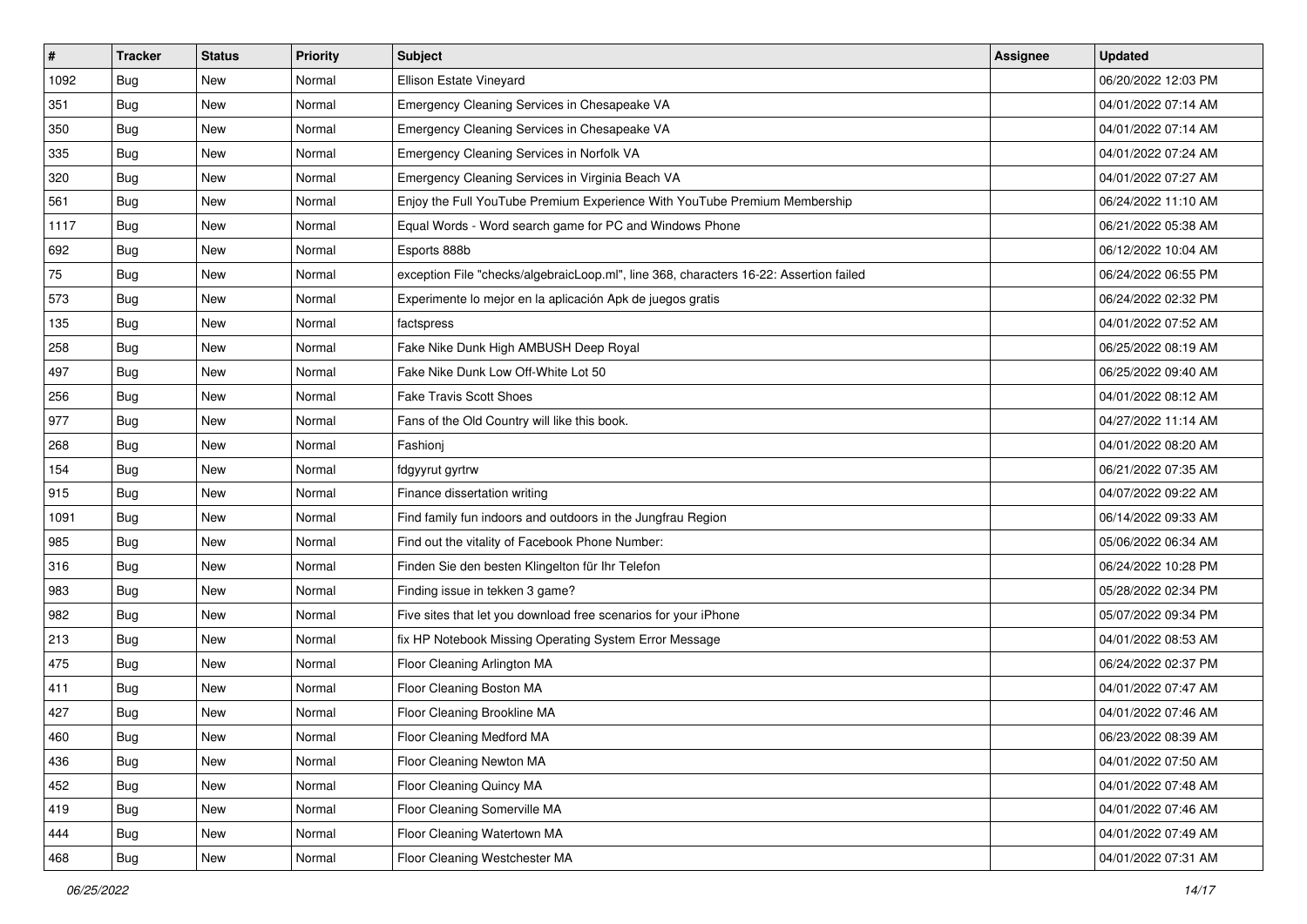| $\vert$ # | <b>Tracker</b> | <b>Status</b> | <b>Priority</b> | <b>Subject</b>                                               | <b>Assignee</b> | <b>Updated</b>      |
|-----------|----------------|---------------|-----------------|--------------------------------------------------------------|-----------------|---------------------|
| 473       | <b>Bug</b>     | New           | Normal          | Floor Stripping Arlington MA                                 |                 | 06/24/2022 06:14 PM |
| 409       | <b>Bug</b>     | New           | Normal          | Floor Stripping Boston MA                                    |                 | 04/01/2022 07:47 AM |
| 425       | <b>Bug</b>     | New           | Normal          | Floor Stripping Brookline MA                                 |                 | 04/01/2022 07:45 AM |
| 458       | <b>Bug</b>     | New           | Normal          | Floor Stripping Medford MA                                   |                 | 04/01/2022 07:32 AM |
| 434       | Bug            | New           | Normal          | Floor Stripping Newton MA                                    |                 | 04/01/2022 07:50 AM |
| 450       | <b>Bug</b>     | New           | Normal          | Floor Stripping Quincy MA                                    |                 | 06/24/2022 03:27 AM |
| 417       | <b>Bug</b>     | New           | Normal          | Floor Stripping Somerville MA                                |                 | 04/01/2022 07:46 AM |
| 442       | Bug            | New           | Normal          | Floor Stripping Watertown MA                                 |                 | 04/01/2022 07:49 AM |
| 466       | <b>Bug</b>     | New           | Normal          | Floor Stripping Westchester MA                               |                 | 06/24/2022 05:26 PM |
| 474       | Bug            | New           | Normal          | Floor Waxing Arlington MA                                    |                 | 06/25/2022 09:26 AM |
| 410       | <b>Bug</b>     | New           | Normal          | Floor Waxing Boston MA                                       |                 | 04/01/2022 07:47 AM |
| 426       | Bug            | New           | Normal          | Floor Waxing Brookline MA                                    |                 | 04/01/2022 07:49 AM |
| 459       | Bug            | New           | Normal          | Floor Waxing Medford MA                                      |                 | 04/01/2022 07:32 AM |
| 435       | <b>Bug</b>     | New           | Normal          | Floor Waxing Newton MA                                       |                 | 04/01/2022 07:50 AM |
| 451       | Bug            | New           | Normal          | Floor Waxing Quincy MA                                       |                 | 04/01/2022 07:48 AM |
| 418       | Bug            | New           | Normal          | Floor Waxing Somerville MA                                   |                 | 04/01/2022 07:46 AM |
| 443       | <b>Bug</b>     | New           | Normal          | Floor Waxing Watertown MA                                    |                 | 04/01/2022 07:51 AM |
| 467       | <b>Bug</b>     | New           | Normal          | Floor Waxing Westchester MA                                  |                 | 04/01/2022 07:31 AM |
| 253       | <b>Bug</b>     | New           | Normal          | Florence Lawrence                                            |                 | 06/18/2022 01:09 PM |
| 232       | <b>Bug</b>     | New           | Normal          | FM whatsapp messaging app.                                   |                 | 05/02/2022 06:03 AM |
| 956       | <b>Bug</b>     | New           | Normal          | FNF Free Mods Online                                         |                 | 04/18/2022 10:57 AM |
| 774       | <b>Bug</b>     | New           | Normal          | Follow proper initiatives                                    |                 | 06/24/2022 09:27 AM |
| 765       | Bug            | New           | Normal          | Follow proper initiatives to check my cash app               |                 | 06/23/2022 05:14 PM |
| 590       | <b>Bug</b>     | New           | Normal          | Follow proper initiatives to check my cash app card balance: |                 | 06/23/2022 11:47 PM |
| 577       | <b>Bug</b>     | New           | Normal          | Follow these easy steps to make Admiral Casino Login         |                 | 06/24/2022 05:34 PM |
| 703       | Bug            | New           | Normal          | For real-time help, dial Facebook customer service number    |                 | 06/23/2022 09:24 PM |
| 157       | <b>Bug</b>     | New           | Normal          | Forget cash app pin                                          |                 | 06/25/2022 09:29 AM |
| 515       | I Bug          | New           | Normal          | Fragment Nike Dunk High Tokyo Fake                           |                 | 06/25/2022 03:13 AM |
| 979       | Bug            | New           | Normal          | Free Gas Cards for the Unemployed                            |                 | 04/28/2022 06:18 AM |
| 980       | Bug            | New           | Normal          | Free Gas Cards for the Unemployed                            |                 | 04/28/2022 06:25 AM |
| 219       | Bug            | New           | Normal          | Free Ringtones for Cell Phones.                              |                 | 06/24/2022 10:17 PM |
| 781       | <b>Bug</b>     | New           | Normal          | Free Whatsapp Group to Join                                  |                 | 06/25/2022 01:25 AM |
| 923       | Bug            | New           | Normal          | frenchies for sale                                           |                 | 04/11/2022 02:35 PM |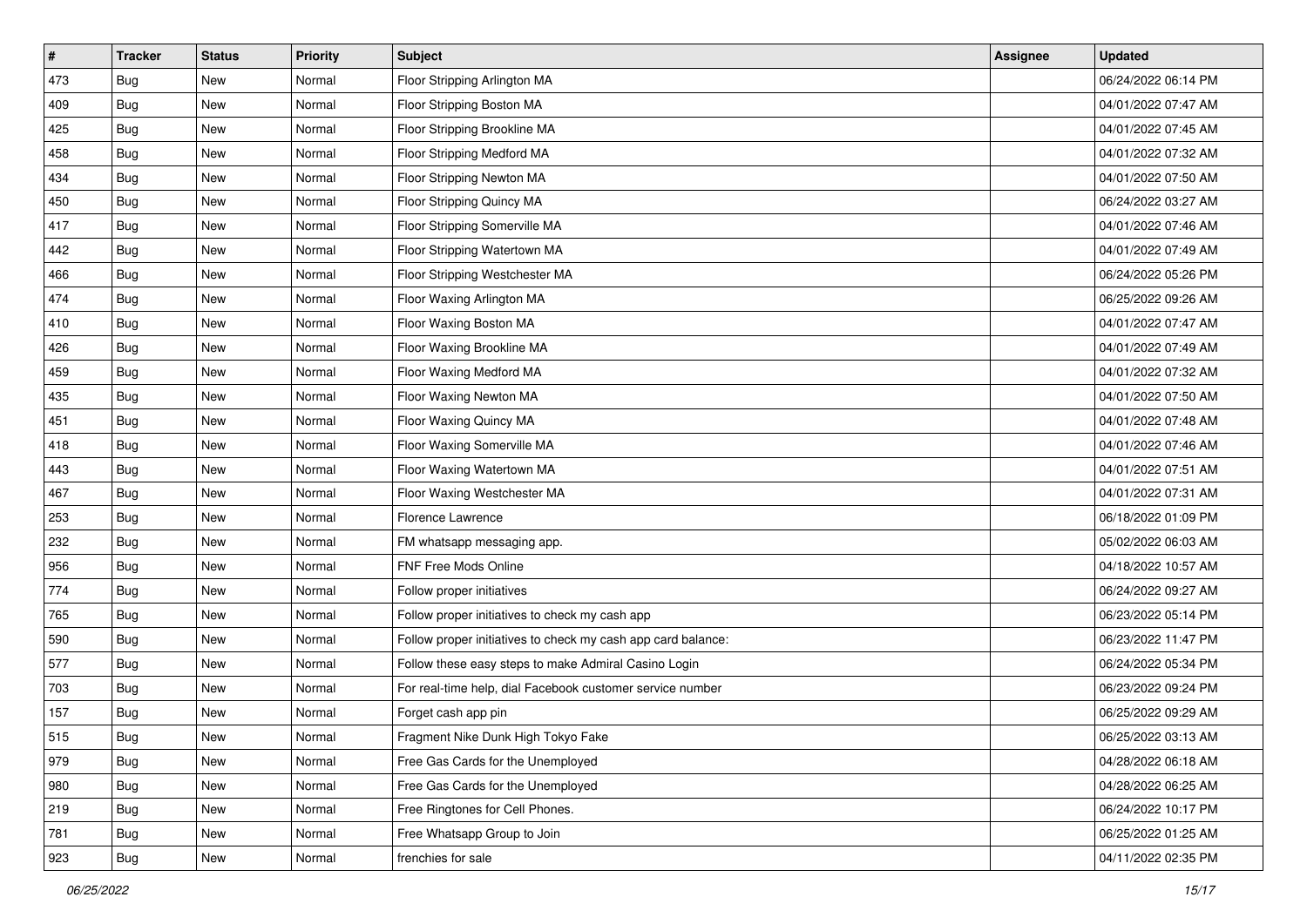| $\pmb{\sharp}$ | <b>Tracker</b> | <b>Status</b> | <b>Priority</b> | <b>Subject</b>                                                                         | Assignee             | <b>Updated</b>      |
|----------------|----------------|---------------|-----------------|----------------------------------------------------------------------------------------|----------------------|---------------------|
| 957            | Bug            | New           | Normal          | From Where I Can Get Cheap Writing Services?                                           |                      | 04/20/2022 05:06 AM |
| 789            | <b>Bug</b>     | New           | Normal          | Full version                                                                           |                      | 06/25/2022 03:28 AM |
| 393            | Bug            | New           | Normal          | Furniture Assembly Services in Annapolis MD                                            |                      | 04/01/2022 07:16 AM |
| 369            | Bug            | New           | Normal          | Furniture Assembly Services in Arlington County VA                                     |                      | 04/01/2022 07:12 AM |
| 357            | Bug            | New           | Normal          | Furniture Assembly Services in Baltimore MD                                            |                      | 04/01/2022 07:12 AM |
| 375            | <b>Bug</b>     | New           | Normal          | Furniture Assembly Services in Fairfax VA                                              |                      | 04/01/2022 07:18 AM |
| 405            | Bug            | New           | Normal          | Furniture Assembly Services in Gaithersburg MD                                         |                      | 04/01/2022 07:47 AM |
| 381            | Bug            | New           | Normal          | Furniture Assembly Services in McLean VA                                               |                      | 04/01/2022 07:17 AM |
| 399            | Bug            | New           | Normal          | Furniture Assembly Services in Potomac MD                                              |                      | 04/01/2022 07:15 AM |
| 387            | Bug            | New           | Normal          | Furniture Assembly Services in Sterling VA                                             |                      | 04/01/2022 07:18 AM |
| 363            | Bug            | New           | Normal          | Furniture Assembly Services in Washington DC                                           |                      | 04/01/2022 07:13 AM |
| 849            | <b>Bug</b>     | New           | Normal          | FutEmax App Apk - Watch Soccer, Fantasy Football, And More On Your Mobile Device       |                      | 04/01/2022 09:04 AM |
| 1053           | <b>Bug</b>     | New           | Normal          | Game Geometry Dash                                                                     |                      | 05/26/2022 11:30 AM |
| 1118           | Bug            | New           | Normal          | Gameplay Minecraft                                                                     |                      | 06/21/2022 06:33 AM |
| 412            | Bug            | New           | Normal          | Germs Removal Boston MA                                                                |                      | 04/01/2022 07:47 AM |
| 429            | Bug            | New           | Normal          | Germs Removal Brookline MA                                                             |                      | 04/01/2022 07:51 AM |
| 428            | <b>Bug</b>     | New           | Normal          | Germs Removal Brookline MA                                                             |                      | 04/01/2022 07:47 AM |
| 461            | Bug            | New           | Normal          | Germs Removal Medford MA                                                               |                      | 06/24/2022 05:59 PM |
| 437            | Bug            | New           | Normal          | Germs Removal Newton MA                                                                |                      | 04/01/2022 07:50 AM |
| 453            | Bug            | New           | Normal          | Germs Removal Quincy MA                                                                |                      | 04/01/2022 07:48 AM |
| 420            | <b>Bug</b>     | New           | Normal          | Germs Removal Somerville MA                                                            |                      | 04/01/2022 07:46 AM |
| 445            | <b>Bug</b>     | New           | Normal          | Germs Removal Watertown MA                                                             |                      | 04/01/2022 07:49 AM |
| 469            | Bug            | New           | Normal          | Germs Removal Westchester MA                                                           |                      | 06/23/2022 06:11 AM |
| 641            | Bug            | New           | Normal          | Get Best Economics Dissertation Writing Service                                        |                      | 06/23/2022 05:09 PM |
| 489            | Bug            | New           | Normal          | Get cash app refund instantly if sent to the wrong person                              |                      | 06/25/2022 12:09 AM |
| 959            | <b>Bug</b>     | New           | Normal          | Get connected with cash app team-How to get money off cash app at walmart without card |                      | 04/20/2022 08:18 AM |
| 732            | Bug            | New           | Normal          | Get rectifications steps about why cash app transfer failed                            |                      | 04/01/2022 09:33 AM |
| 547            | Bug            | New           | Normal          | Get rid of the issue of cash app down by calling experts.                              |                      | 06/24/2022 05:42 PM |
| 668            | Bug            | New           | Normal          | Get to know Cash App Refund Process here                                               |                      | 06/24/2022 04:19 AM |
| 535            | <b>Bug</b>     | New           | Normal          | Getting Tangled Problems When You Try To Apply For Cash App Delete Account             | Christophe<br>Garion | 04/15/2022 12:47 PM |
| 162            | Bug            | New           | Normal          | gfyuik9                                                                                | Hamza<br>Bourbouh    | 04/01/2022 08:01 AM |